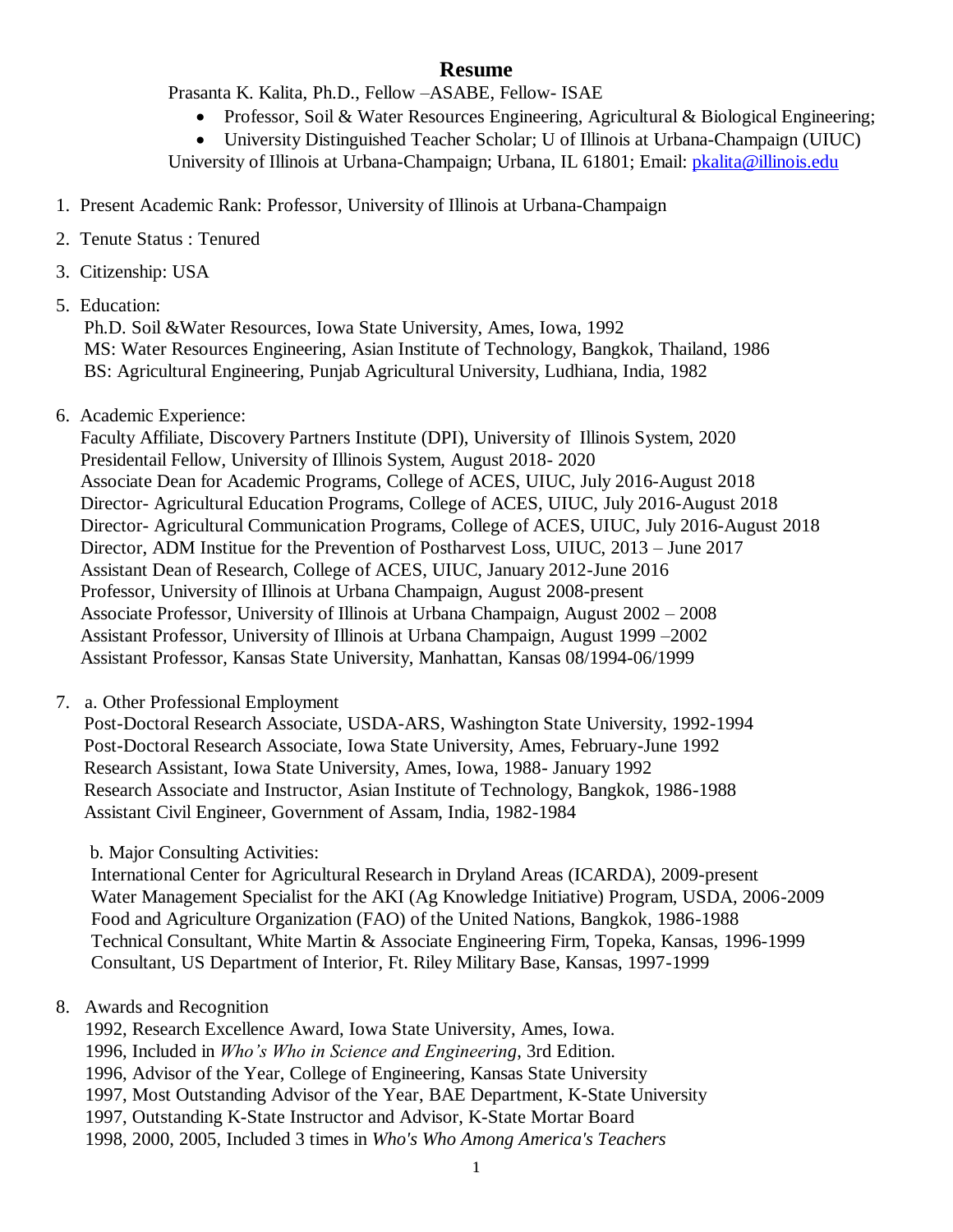1999, Finalist (out of two)- President's Award as Most Outstanding University Advisor, K-State 2000, Collins Scholar, Academy for Excellence in Engineering Education, College of Engineering, UIUC 2001, Collins Fellow, Academy for Excellence in Engineering Education, College of Engineering,UIUC 2002, Teaching Excellence Award by the ASABE Student Club, University of Illinois at Urbana-Champaign 2002, Outstanding Engineering Advisor, College of Engineering, UIUC 2003, J.K. Mitchell Teaching Excellence Award, ABE Department, UIUC 2003, Faculty Award for Excellence in Teaching, College of ACES, UIUC 2003 –2014, Academy of Teaching Excellence Member, College of ACES, UIUC 2003, Best Research Paper award, Int. Assoc. Sci.Tech. for Development, Merina Del Rey, CA, 2003. 2004, Outstanding Engineering Advisor, College of Engineering,UIUC 2004, NACTA Teacher Fellow Award, Gainesville, FL. 2005, 2006, Campus Award for Excellence in Guiding Undergraduate Research- Honorable Mention, UIUC 2005, **National Award for Excellence in College and University Teaching**, USDA-Higher Education Program, APLU, Washington, D.C. 2006**,** Karl E. Gardner Outstanding Undergraduate Advising Award, College of ACES, UIUC 2006 Accenture Outstanding Engineering Advisor, College of Engineering, UIUC 2006, NACTA Regional Outstanding Teacher Award, Vancouver, Canada 2007, UIUC Campus Award for Excellence in Undergraduate Teaching, UIUC 2007, Distinguished Teacher Scholar Award, University of Illinois at Urbana-Champaign 2007, ASABE Presidential Distinguished Service Citation Award 2008, Ben & Georgeann Jones Excellence in Teaching Award, ABE, University of Illinois 2009-10, LEAD 21 – National USDA Leadership for  $21<sup>st</sup>$  Century Program 2010, College of ACES Senior Faculty Teaching Excellence Award, University of Illinois 2010, Leadership Forum, College of Engineering, University of Illinois 1999-present-Every Semester taught -Teachers Ranked as Excellent by Students, UIUC 2010, Engineering Council Award for Excellence in Advising, College of Engineering, UIUC 2011, Rose Award for Teaching Excellence, College of Engineering, UIUC 2011, Engineering Council Award for Excellence in Advising, College of Engineering, UIUC 2012, Faculty Award for Global Impact, College of ACES, UIUC 2012, Engineering Council Award for Excellence in Advising, College of Engineering, UIUC 2012, Ben & Georgeann Jones Excellence in Teaching Award, ABE, University of Illinois 2012, **NACTA National Teaching Award of Excellence**, River Falls, WI 2012, ASABE President's Citation Award for outstanding leadership, Dallas, TX 2013, Engineering Council Award for Excellence in Advising, College of Engineering, UIUC 2013, Fellow, American Society of Agricultural and Biological Engineers (ASABE) 2013, Paul Funk Recognition Award, College of ACES, UIUC 2013, Faculty Fellow- National Great Rivers Research and Education Center, UIUC 2013, Honorary Professor appointed by the Harbin Institute of Technology, China, 2013-present 2014, Engineering Council Award for Excellence in Advising, College of Engineering, UIUC 2015, Sheth Distinguished Faculty Award for International Achievement, UIUC 2017, Fellow, Indian Society of Agricultural Engineers (ISAE) 2017, Big Ten Academic Alliance- Academic Leadership Program, Class of 2016-17 2018, Honorary Professor appointed by the Hebei Agricultural University, China, 2018-present 2018, Outstanding Service Recognition, APLU- Academic Programs Section, New Orleans, LA 2018, Certificate of Excellence, Council for Agricultural Science and Technology (CAST), Ames, IA 2019, Outstanding Service Recognition, University Senate Conference (USC), U Illinois, Urbana, IL 2020, Kishida International Award by the ASABE for outstanding contributions toward food and fiber production, improved living and education of people outside the United States of America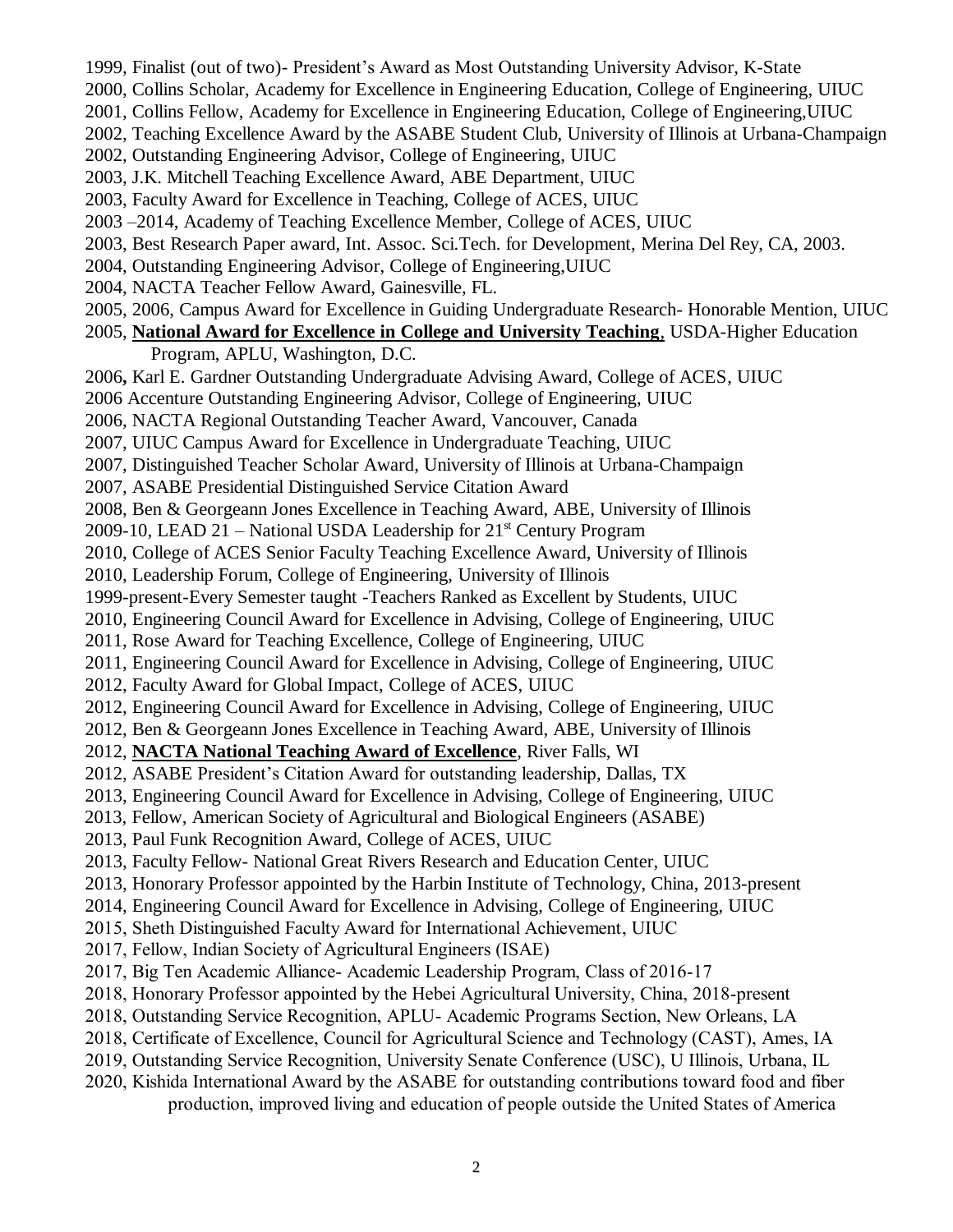## **9.** List of Publications

- a. Chapters in Book:
- 1. Goswami D. and P.K. Kalita. 2010. Correlations of surface and groundwater flow with Nitrate-N concentration in agricultural drainage ditches in two Illinois watersheds. In J.C. Vaughn (ed.), Watersheds: Management, Restoration and Environmental Impact. Nova Science Publishers, Hauppauge, New York.
- 2. Fangmeier, D.D., P.K. Kalita, and G.O. Schwab. Chapter 5: Infiltration and Runoff. In Fangmeier et al., Soil and Water Conservation Engineering, 5<sup>th</sup> Edition, 2006. Thomson Delmar Learning Publisher, ISBN 1-4018-9749-5, pp 78-106.
- 3. Workman, S.R., P.K. Kalita, and G.O. Schwab. Chapter 3: Precipitation. In Fangmeier et al., Soil and Water Conservation Engineering, 5<sup>th</sup> Edition, 2006. Thomson Delmar Learning Publisher, ISBN 1-4018-9749-5, pp 29-52.
- 4. Workman, S.W. and P.K. Kalita. Chapter 12: Wetlands. In Fangmeier et al., Soil and Water Conservation Engineering, 5<sup>th</sup> Edition, 2006. Thomson Delmar Learning Publisher, ISBN 1-4018-9749-5, 2006, pp 270-287.
	- b. Monographs/Manuals/Peer-reviewed Reports\*:
- 5. \*Svendsen, N.G., P.K. Kalita, and D.L. Gebhart. 2006. Defilade, stationary target and moving target embankment, low water crossing, and course road designs for soil loss prevention. US Army Corps of Engineers, Manual No. ERDC/CERL TR-06-31
- 6. \*Svendsen, N.G., P.K. Kalita, and D.L. Gebhart. 2006. Evaluation of soil loss and erosion control measures on ranges and range structures at installations in temparate climate. US Army Corps of Engineers, Manual No. ERDC/CERL TR-06-14.
- 7. \*Bhattarai, R., P. Kalita, S. Gautam, H. Howard, N. Svendsen, & D. Gambil. 2016. Development of Low-Water Crossing Design Guidelines for Very Low ADT Routes in Illinois. Research Report No. FHWA-ICT-16-020. Illinois Center for Transportation, & Illinois Department of Transportation
- 8. \*Bhattarai, R., P. Kalita, A. Azeem, & R. Jh.2016. Evaluation of Curb and Gutter Inlet Protection Products for Sediment Retention. Research Report No. FHWA-ICT-16-001. Illinois Center for Transportatio & Illinois Department of Transportation.
- 9. \* Bhattarai R., P. Kalita, A. Azeem, & R. Jha. 2016. Evaluation of Flared-End Inlet Protection Products for Sediment Retention. Research Report No. FHWA-ICT-16-004. Illinois Center for Transportation & Illinois Department of Transportation.
- 10. \*Bhattarai R., P. Kalita, C. B. Garcia, J. Monical, & P. Schumache. 2015. Evaluation of Ditch Checks for Sediment Retention. Research Report No. FHWA-ICT-16-002. Illinois Center for Transportation& Illinois Department of Transportation.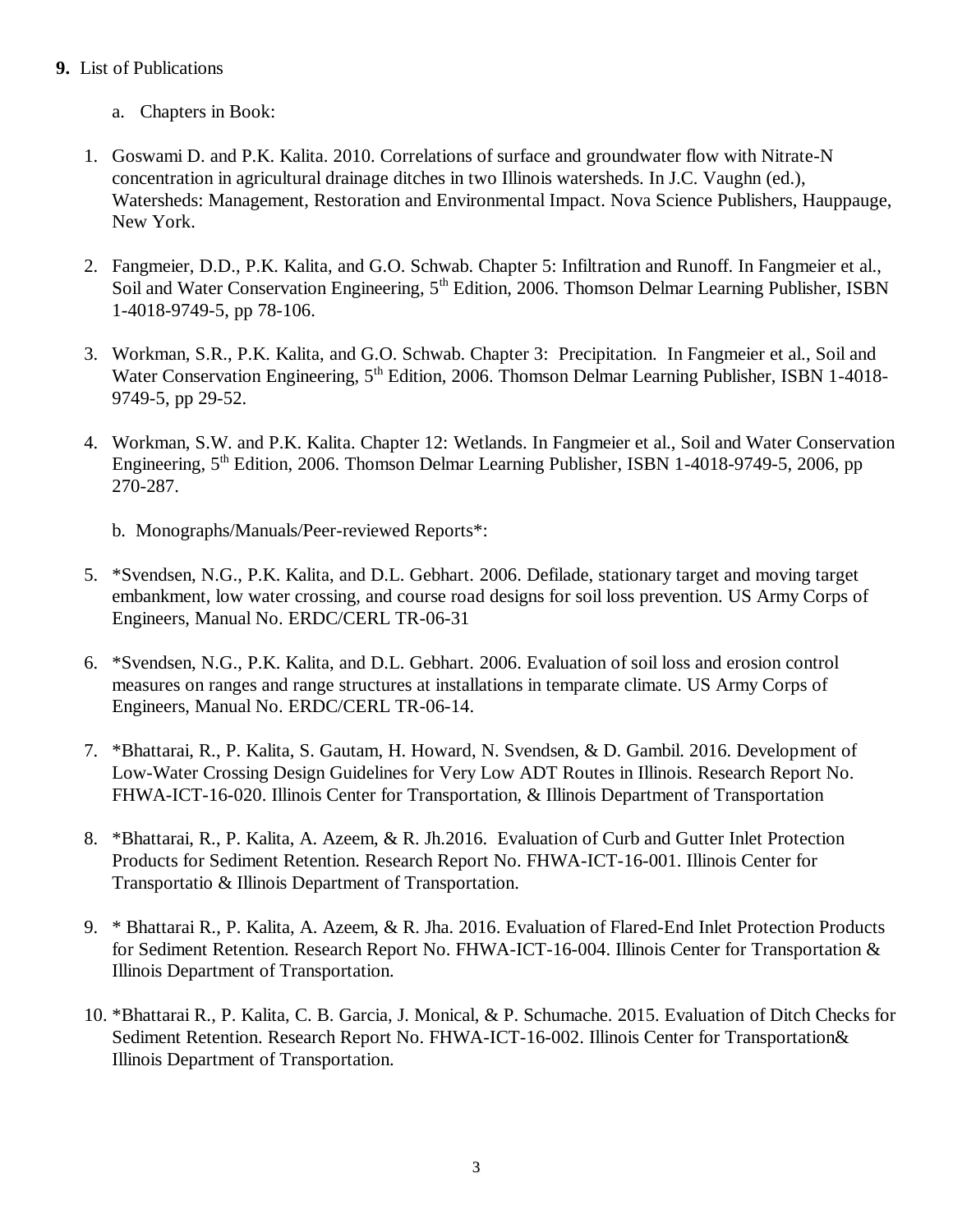- 11. \*Bhattarai R., P. Kalita, C. B. Garcia, J. Monical, M. Stoklosa, & A. Azeem. 2015. Evaluation of Ditch Inlet Protection Products for Sediment Retention. Research Report No. FHWA-ICT-16-003. Illinois Center for Transportation & Illinois Department of Transportation.
	- c. Articles in Peer-reviewed Journals
- 12. Jha, R., P.K. Kalita., and R. Jat. 2019. Development of production management strategies for sustainable rice production system with water scarcity conditions using crop growth model, DSSAT. *Paddy and Water Environment*, doi.org/10.1007/s10333-020-00799-3
- 13. Huang X, L. Wang, S. Zhu, S. Ho, J. Wu, Kalita P.K., and F. Ma. 2018. Unraveling the effects of arbuscular mycorrhizal fungus on uptake, translocation, and distribution of cadmium in Phragmites australis (Cav.) Trin. ex Steud. *Ecotoxicology and Environmental Safety*, Vol. 149, pp 43-50.
- 14. Kumar, V., D. Rajak., P.K. Kalita, K. Rausch, D. Kumar. 2018. Performance evaluation of a modified STR Dryer. International Journal of Chemical Studies, Vol 6 (4), pp 1915-1918.
- 15. da Rocha Junior, P. R., F. V. Andrade, E. Mendonça, G. K. Donagemma, R. B. A. Fernandes, R. Bhattharai, & P. K. Kalita. 2018. Runoff sediment and P losses from various soil management practices: modelling in hilly slopes. *Journal of Soil Science and Plant Nutrition, Vol 18(1), pp 113-128*
- 16. da Rocha Junior, P. R., F. V. Andrade, E. Mendonça, G. K. Donagemma, R. B. A. Fernandes, R. Bhattharai, & P. K. Kalita. 2017. Soil, water, and nutrients losses from management alternatives for degraded pasture in Brazilian Atlantic Rainforest biome. *Science of Total Environment*, 583, 53-53.
- 17. Kumar, D. and P.K. Kalita. 2017. Reducing Postharvest Losses during Storage of Grain Crops to Strengthen Food Security in Developing Countries. *Foods 2017*, 6(1), 8; doi[:10.3390/foods6010008](http://dx.doi.org/10.3390/foods6010008)
- 18. Li. S., R. Bhattarai, R. A. Cooke,T. Rendell, V. Dahal, P. K. Kalita. 2017. Assessment of surface inlets performance on sediment transport to subsurface drainage system. *Applied Engineering in Agriculture*. 33(2), 217-224 .
- 19. Bhattarai, R., P. C. Davidson, P. K. Kalita, M. S. Kuhlenschmidt. 2017. Modeling effect of cover condition and soil type on rotavirus transport in surface flow. Journal of Water and Health, 15(4), 545-554,
- 20. da Rocha Junior, P. R., R. Bhattarai, R. B. A. Fernandes, P. K. Kalita, & F. V. Andrade. 2016. Soil surface roughness under tillage practices and it´s consequences for water and soil losses. *Journal of Soil Science and Plant Nutrition.* 16(4), 1065-1074.
- 21. Li, S., R. Bhattarai, L. Wang, R. A. Cooke, F. Ma, & P. K. Kalita. 2016. Assessment of water quality in Little Vermillion River watershed using principal component and nearest neighbor analyses. Water Science and Technology: Water Supply, 15(2), 327-338.
- 22. Motsinger, J., Kalita, P., & Bhattarai, R. 2016. Analysis of Best Management Practices Implementation on Water Quality Using the Soil and Water Assessment Tool. Water, 8(4), 145.
- 23. Davidson, P. C., Kuhlenschmidt, T. B., Bhattarai, R., Kalita, P. K., & Kuhlenschmidt, M. S. 2016. Overland Transport of Rotavirus and the Effect of Soil Type and Vegetation. Water, 8(3), 78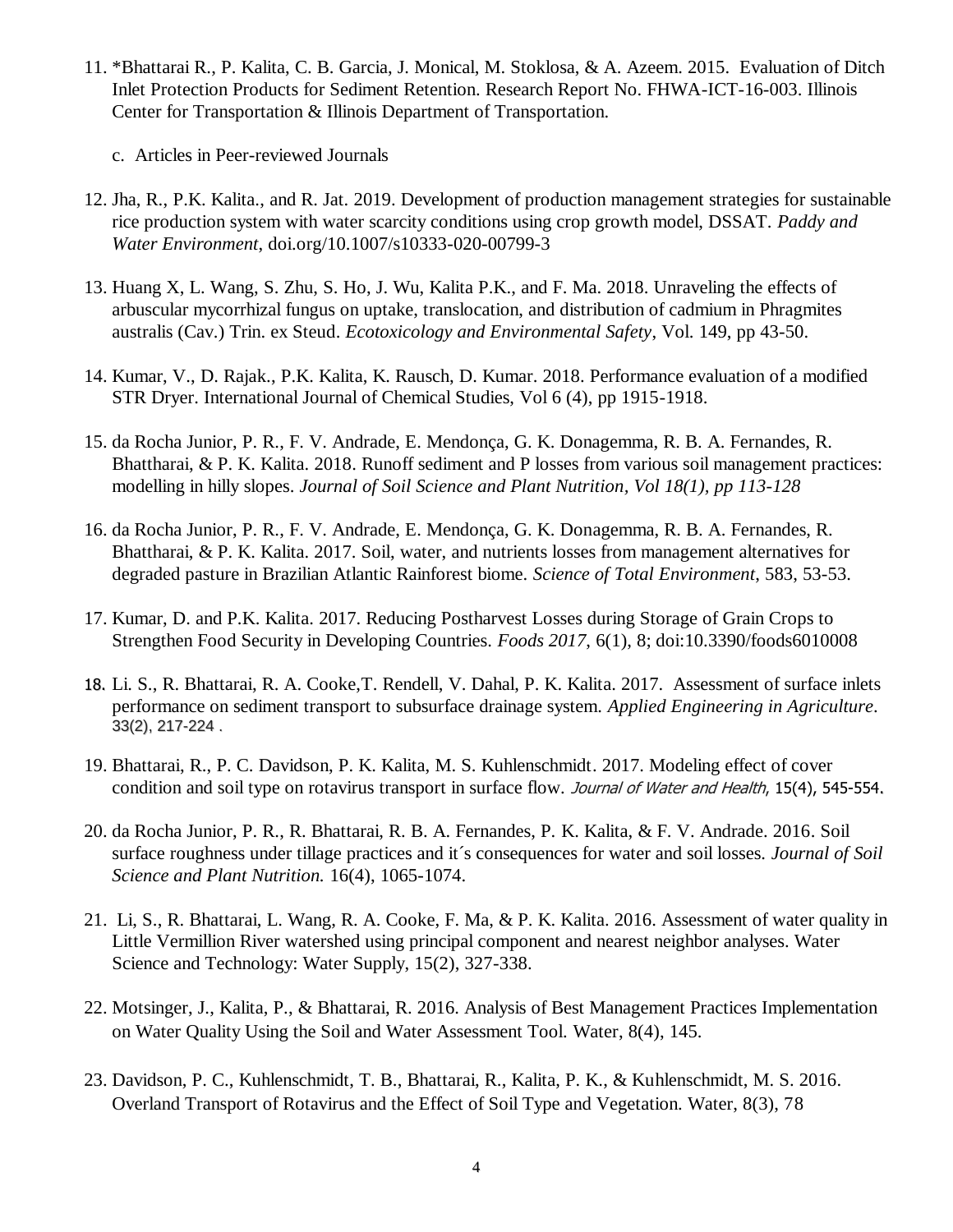- 24. Kalita, P.K. and D. Kumar. 2015. Management of Global Postharvest Losses in Waste and Loss Mnagement. *eFood –Lab International*, 4/15. Pages 24-26.
- 25. Bulnes Garcia, C., Bhattarai, R., Monical, J., P.K. Kalita. 2015. Generation of digital microtopography elevation models using a laser distance-meter. Applied Engineering in Agriculture, 31(6): 899-905.
- 26. Verma, S., Bhattarai, R., Bosch, N.S., Cooke, R.A., Kalita, P.K., M. Markus. 2015. Climate change impacts on flow, sediment and nutrient export in a Great Lakes watershed using SWAT. CLEAN – Soil, Air, Water, 43(11): 1464-1474.
- 27. Bulnes Garcia, C., Monical, J., Bhattarai, R., P.K. Kalita. 2015. Field evaluation of sediment retention devices under concentrated flow conditions. Journal of Soils and Sediments, 15(9): 2022-2031. (DOI: 10.1007/s11368-015-1167-6).
- 28. Li, S., Bhattarai, R., Wang, L., Cooke, R.A., Ma, F., P.K. Kalita. 2015. Assessment of water quality in Little Vermillion River watershed using principal component and nearest neighbor analyses. Water Science & Technology: Water Supply, 15(2): 327-338.
- 29. Anderson, S., Lal, K., Bhattarai, R., P.K. Kalita. 2014. The effectiveness of different inexpensive sorbents on the toxic metal removal in wastewater. Advances in Water Resource and Protection, 2: 47-56.
- 30. Davidson, P. C., T. B. Kuhlenschmidt, R. Bhattarai, P. K. Kalita, M. S. Kuhlenschmidt. 2014. Effects of soil type and cover condition on Cryptosporidium parvum transport in overland flow. Water, Air, & Soil Pollution, 225: 1882, DOI 10.1007/s11270-014-1882-4.
- 31. Davidson, P. C., T. B. Kuhlenschmidt, R. Bhattarai, P. K. Kalita, M. S. Kuhlenschmidt. 2013. Investigation of rotavirus survival in different soil fractions and temperature conditions. Journal of Environmental Protection, 4: 1-9. DOI 10.4236/jep.2013.47A001.
- 32. McLaughlin, S. J., P. K. Kalita, M. S. Kuhlenschmidt. 2013. Fate of Cryptosporidium parvum oocysts within soil, water, and plant environment. Journal of Environmental Management, 131: 121-128.
- 33. Koch, D. J., P. C. Davidson, P. K. Kalita, M. S. Kuhlenschmidt, T. B. Kuhlenschmidt. 2013. Fate and transport of Cryptosporidium parvum under small-scale rainfall simulator. Journal of Medical Research and Development, 2(4): 93-100.
- 34. Bhattarai, R., P. K. Kalita, J. Trask, and M.S. Kuhlenschmidt. 2011. Development of a physically-based model for transport of Cryptosporidium parvum in overland flow. Environmental Modelling & Software 26 (2011): 1289-1297.
- 35. Bhattarai, R,. P.K. Kalita, S. Yatsu, H. Howard, and N. Svendsen. 2011. Evaluation of compost blankets for erosion control from distirbed lands. Journal of Environmental Managament, Vol. 92 (2011): 803- 812.
- 36. Lee, T.Y., J. C. Huang, S. J. Kao, L. Y. Liao, C. S. Tzeng, C. H. Yang, P. K. Kalita and C. P. Tung. 2011. Modeling the effects of riparian planting strategies on stream temperature: Increasing suitable habitat for endangered Formosan Landlocked Salmon in Shei-Pa National Park, Taiwan. Hydrological Processes (2011), DOI: 10.1002/hyp.8440.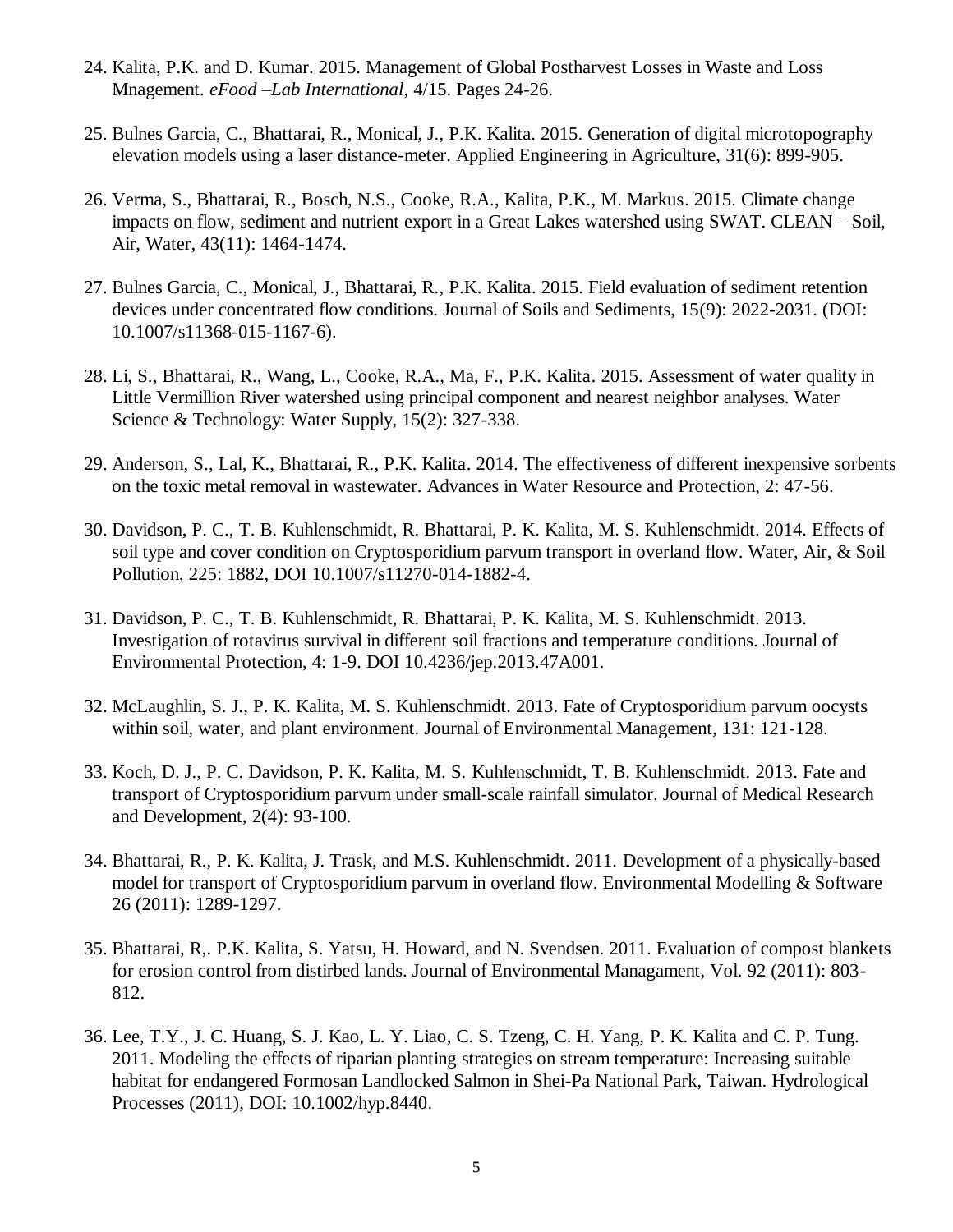- 37. Guan, K., S.E. Thompson, C.J. Harman, N.B. Basu, P.S.C. Rao, M. Sivapalan, A.I. Packman, and P.K. Kalita. 2011. Spatio-temporal scaling of hydrological and agrochemical export dynamics in a tile-drained Midwestern watershed. Water Resources Research, 47, W00J02, doi:10.1029/2010WR009997.
- 38. Goswami D., P.K. Kalita, and E. Mehnert. 2010. Modeling and simulation of baseflow to drainage ditches during low-flow periods. Water Resources Management, 24(1): 173-191, *DOI 10.1007/s11269- 009-9443-0*
- 39. Goswami D., P.K. Kalita, and E. Mehnert. 2010. Estimation of watershed-scale hydraulic conductivity for two watershed sites using GFLOW. CIGR Agricultural Engineering International ejournal (in Press), 12 (2).
- 40. Goswami D. and P.K. Kalita. 2009. Simulation of baseflow and tile flow for storm events in a subsurface drained watershed. Biosystems Engineering 102(2): 227- 235.
- 41. Bhattarai, R., P.K. Kalita, and M.K. Patel. 2009. Nutrient transport through a Vegetative Filter Strip with subsurface drainage. Journal of Environmental Management: [90 \(5\) :1](http://www.sciencedirect.com/science?_ob=PublicationURL&_tockey=%23TOC%236871%232009%23999099994%23957101%23FLA%23&_cdi=6871&_pubType=J&view=c&_auth=y&_acct=C000029040&_version=1&_urlVersion=0&_userid=571676&md5=cb184b1dc0171df8be296105e248d241)868-1876.
- 42. Goswami D., P.K. Kalita, R.A. Cooke, and G.F. McIsaac. 2009. Nitrate-N loadings through subsurface environment to agricultural drainage ditches in two flat Midwestern (USA) watersheds. Agricultural Water Management 96(6): 1021-1030.
- 43. Goswami, D., P.K. Kalita, R.A. Cooke, and M.C. Hirschi. 2008. Analysis of flow components into drainage channels in two tile-drained watersheds in Illinois. Transactions of the ASABE 51(4): 1201- 1213
- 44. Algoazany, A.S., P.K. Kalita, G. Czapar, and J.K. Mitchell. 2007. Phosphorus transport through subsurface drainage and surface runoff from a flat watershed in east-central Illinois, USA. J. Environmental Quality, Vol. 36: 681-693.
- 45. Kalita, P.K., R.A. C. Cooke, S. Anderson, M.C. Hirschi, and J.K. Mitchell. 2007. Subsurface drainage and water quality – the Illinois experience.(INVITED PAPER) Transactions of the ASAE, Vol. 50, No. 5, 1651-1656.
- 46. Mankin, K.R, P.L. Barnes, J.P. Harner, P.K.Kalita, and J.E. Boyer. 2006. Field evaluation of vegetative filter effectiveness and runoff quality from unstocked feedlots. J. Soil & Water Conservation, Vol. 61, No. 4, 209-217.
- 47. Kim, K., P.K. Kalita, M.J. Bowes, and J.W. Eheart. 2006. Modeling of river dynamics of phosphorus under unsteady flow conditions. *Water Resources Research, Vol 42,* W07413, doi:10.1029/2005WR004210.
- 48. Kalita, P.K., A. Algoazany, J.K. Mitchell, R.A.C. Cooke and M.C. Hirschi. 2006. Subsurface water quality from a flat tile-drained watershed in Illinois, USA. *Agriculture, Ecosystem and Environmen*t , Vol. 115, 183-193.
- 49. Lander, K, P.K. Kalita, and R.A.C. Cooke. 2005. Base flow characteristics of a subsurface drained watershed. Intl. Agric. Eng. Journal, Vol. 14(4), 171-179.
- 50. Yeghiazarian, L, P.K. Kalita, M. Kuhlenschmidt, S. McLaughlin, and C.D. Montemagno. 2004. Field calibration and verification of a pathogen transport model. IWA Publishing, ISBN 1-84339-711-0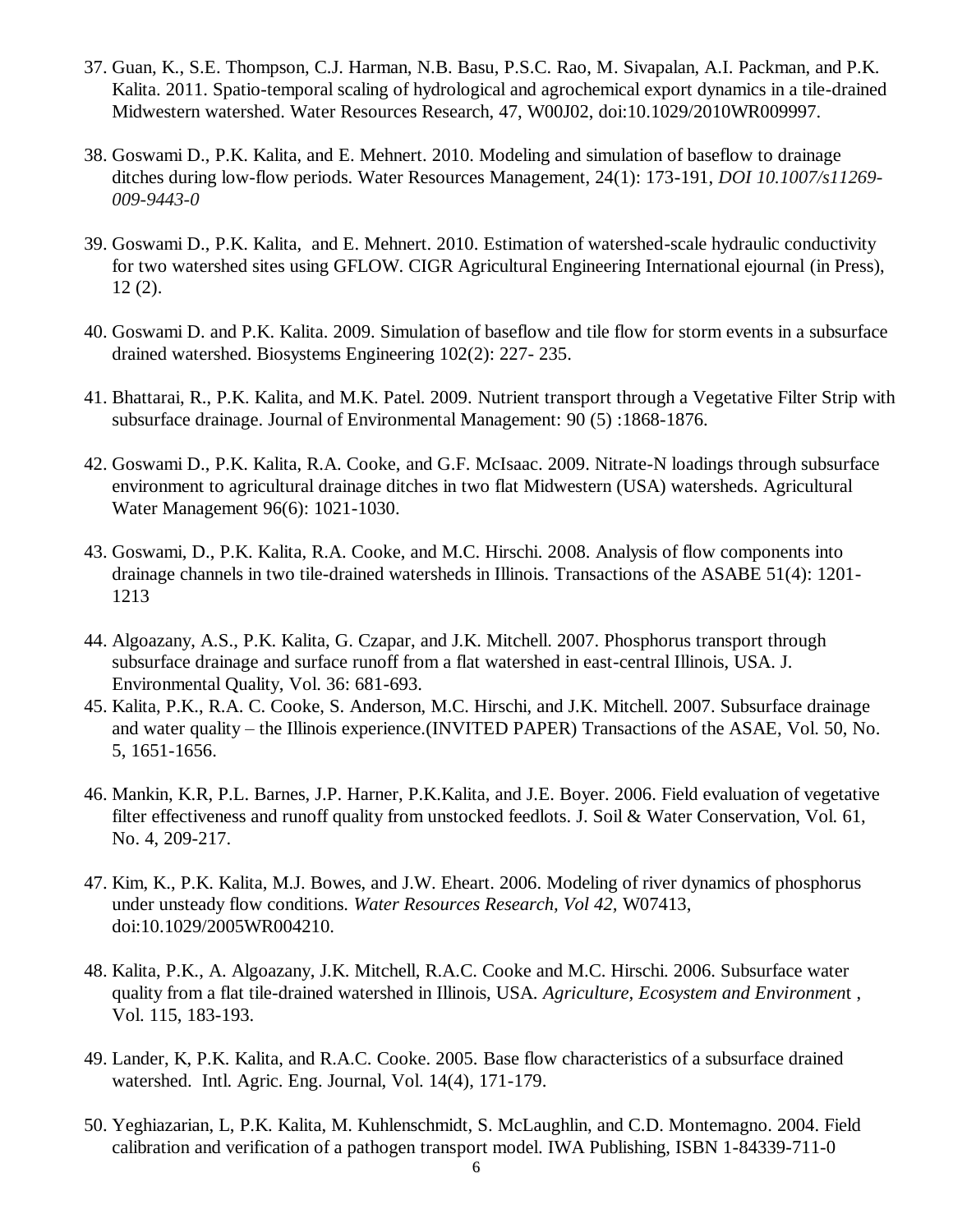- 51. Trask, J, P.K. Kalita, M. Kuhlenschmidt, R. Smith, and T. Funk. 2004. Overland and Near-surface Transport of *Cryptosporidium parvum* from Vegetated and Non-vegetated Surfaces. *Journal of Environmental Quality*, Vol. 33: 984-993.
- 52. Andresen, D., M. Nielsen, G. Singh, and P.K. Kalita. 2002. Domain-specific Metaware for Hydrologic Applications. *International Journal of Parallel and Distributed Systems and Networks* (IJPDSN), Vol. 5, No.4, 178-184.
- 53. Lander K. S. and P. K. Kalita. 2002. Old drains, new challenges study of base flow in tile-drained watersheds. *Resource,* Vol. 9, No. 5, 7-8.
- 54. Bhuyan, S.J., P.K. Kalita, and K.A. Janssen. 2002. Soil loss predictions with three erosion prediction models. *Journal of Environmental Modeling and Software, Vol 17 (2002): 137-146*.
- 55. Barnes, P.L. and P.K. Kalita. 2001. Watershed monitoring to address contamination source issues and remediation of the contaminant impairments. *Water Science and Technology, Vol.44(7): 51-56.*
- 56. McCool, D.K., C.D. Pankuk, K.E. Saxton, and P.K. Kalita. 2000. Winter runoff and erosion on northwestern USA cropland. *International Journal of Sediment Resources*, 15(2): 149-161.
- 57. Kalita, P.K., M.C. Hirschi, L. Schieferecke, S. Bhuyan, P. Woodford, and P. Gipson. 2000. In the Trenches- WEPP model measures runoff and erosion on military training lands. *Resource*, Vol. 7(2): 13- 14.
- 58. Kalita, P.K. 1999. Transient finite element method solution of oxygen diffusion in soil. *Ecological Modelling*, Vol.118: 227-236.
- 59. Borah, M.J. and P.K. Kalita. 1999. Development and evaluation of a macropore flow component for LEACHM*. Transactions of the ASAE*, Vol. 42(1): 65-78.
- 60. Mankin, K.R., J.K. Koelliker, and P.K. Kalita. 1999. Watershed and lake water quality assessment: an integrated approach. *Journal of the Americal Water Resources Association*, Vol.35(5): 1069-1080.
- 61. Kalita, P.K., G.J. Kluitenberg, P.L. Barnes, A.P. Schwab, J.K. Koelliker, J.M. Steichen, R. Black, M.J. Borah, and D.L. Oard. 1998. A monolithic weighing lysimeter for characterizing the fate and transport of agricultural chemicals in soils. *Applied Engineering in Agriculture*, Vol. 14, No. 5: 485-491.
- 62. Kalita, P.K., A.D. Ward, R.S. Kanwar, and D.K. McCool. 1998. Simulation of pesticide concentrations in groundwater using Agricultural Drainage and Pesticide Transport (ADAPT) model. *Agricultural Water Management*, Vol. 36(1): 23-44.
- 63. Borah, M.J. and P.K. Kalita. 1998. Fate and transport of agricultural chemicals in monolith lysimeters. *Advances in Environmental Research*, Vol. 2., No.3: 360-374.
- 64. Kalita, P.K., D.K. McCool, and R.S. Kanwar. 1997. The benefits of water table management practices on groundwater quality. *Agricultural Engineering Journal*, Vol.6(3&4): 161-169.
- 65. Kalita, P.K., R.S. Kanwar, J.L. Baker, and S.W. Melvin. 1997. Groundwater residues of Atrazine and Alachlor under water table management practices. *Transactions of the ASAE,* Vol. 40(3): 605-614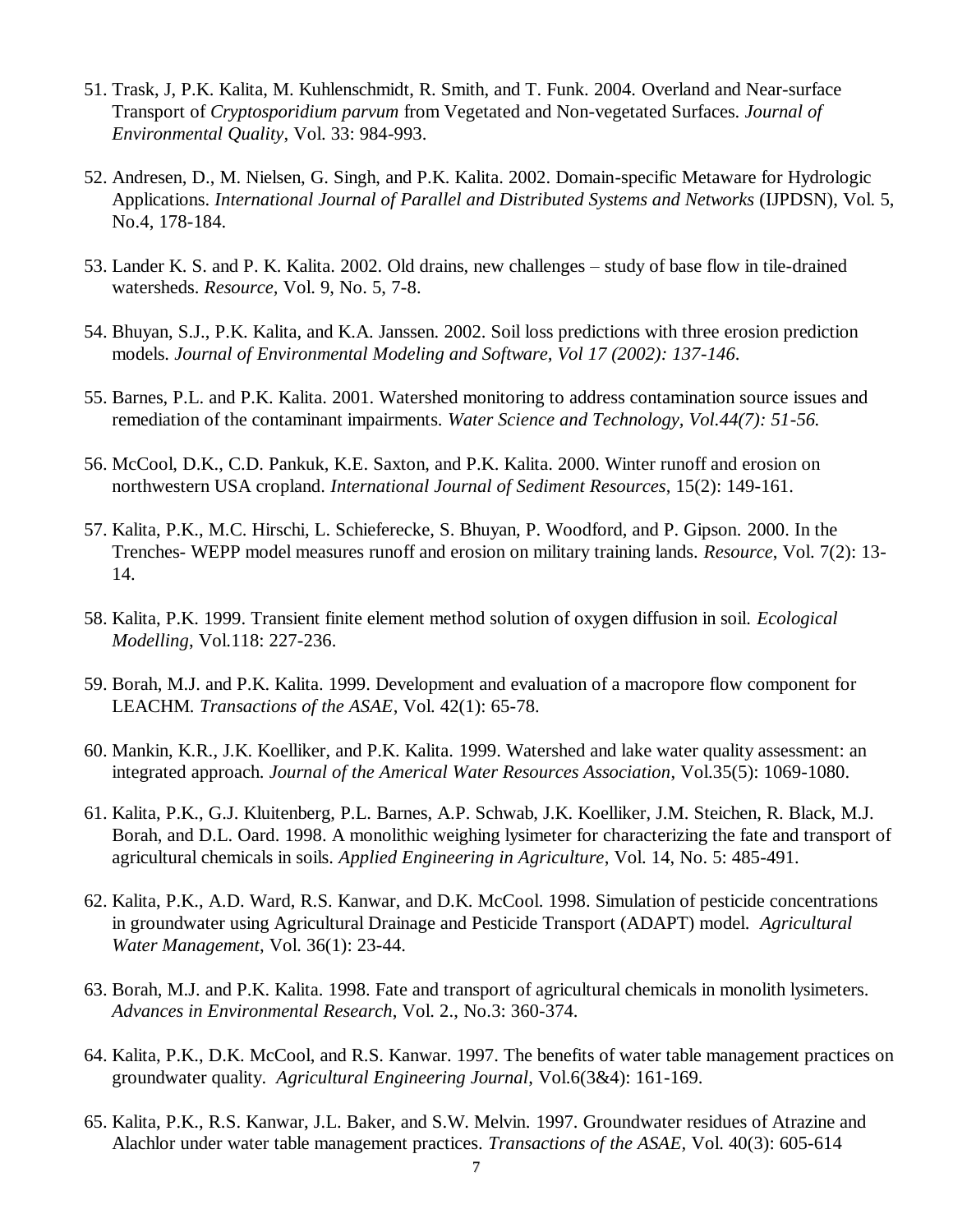- 66. Kalita, P.K. and M.P. Kaushal. 1994. Uniformity coefficients for perfo-rain type sprinkler irrigation system. *Journal of Research, PAU*, 31(3): 313-320.
- 67. Kalita, P.K. and R.S. Kanwar. 1993. Effect of water-table management practices on the transport of nitrate-N to shallow groundwater. *Transaction of the ASAE*, Vol. 36 (2): 413-422.
- 68. Kanwar, R.S., S.W. Melvin, and P.K. Kalita. 1993. Dual pipe subirrigation system for productivity and water quality benefits. *Transactions of the 15th Congress of Irrigation and Drainage*, ICID, Vol 1C (R73-R103).
- 69. Kalita, P.K., R.S. Kanwar, and M.A. Rahman. 1992. Modeling percolation losses from a ponded field under variable water table conditions. *Water Resources Bulletin*, Vol. 28 (6):1023-1036.
- 70. Kalita, P.K. and R.S. Kanwar. 1992. Shallow water table effects on photosynthesis and corn yield. *Transactions of the ASAE*, Vol. 35 (1): 97-104.
- 71. Kalita, P.K. and R.S. Kanwar. 1992. Energy balance concept in the evaluation of water table management effects on corn growth: experimental investigation. *Water Resources Research*, Vol. 28 (10): 2753-2764.
- 72. Mizutani, M., B. Rath, B.P. Mohanty, and P.K. Kalita. 1991. Estimation of effective rainfall in wet season Paddy -observational studies on water requirement of low land rice in Thailand(II). *J. Irrigation Engineering and Rural Planning*, Vol. 21: 15-26.
- 73. Mizutani, M., P.K. Kalita, and D. Shinde. 1989. Effect of different rice varieties and mid-term drainage practice on water requirement in dry season paddy -observational studies on water requirement of low land rice in Thailand(I*). J. Irrigation Engineering and Rural Planning*, Vol 17: 6-20.

d. Articles in Conference Proceedings:

- 74. Kim, K., P.K. Kalita, and M.J. Bowes. 2005. Modeling phosphorus transport in a river under unsteady flow conditions. Proc. of the MTERM (Modeling Tools for Environment and Resources Management) International Conference, Asian Institute of Technology, Bangkok, Thailand, June 6-10, 2005, pp. 375- 383. - Invited Paper
- 75. Kalita, P.K., J.K. Mitchell, A. Algoazany, R.A. C. Cooke, and M.C. Hirschi. 2004. Chemical transport through subsurface drains in a flat subsurface drained watershed. Proc. of the 6th International Conf. on Hydro-Science and Engineering, Brisbane, Australia, May 31-June 3, 2004, pp. 56. – Invited Paper
- 76. Cooke, R.A.C., P.K. Kalita, and J.K. Mitchell. 2004. Analysis of water quality from retrofitted drainage water management systems. Proc. of the 6th International Conf. on Hydro-Science and Engineering, Brisbane, Australia, May 31-June 3, 2004, pp. 61.
- 77. Andresen, D., M. Nielsen, G. Singh, and P.K. Kalita. 2003. DHARMA: A grid-enabled domain specific metaware for hydrology. Proc. of the IASTED International Conference on Parallel and Distributed Computing and Systems (PDCS 2003), pp. 791-796, Marina Del Rey, CA, Nov 3-5, 2003. Winner of the IASTED Best Paper Award in the area of Distributed Computing Applications.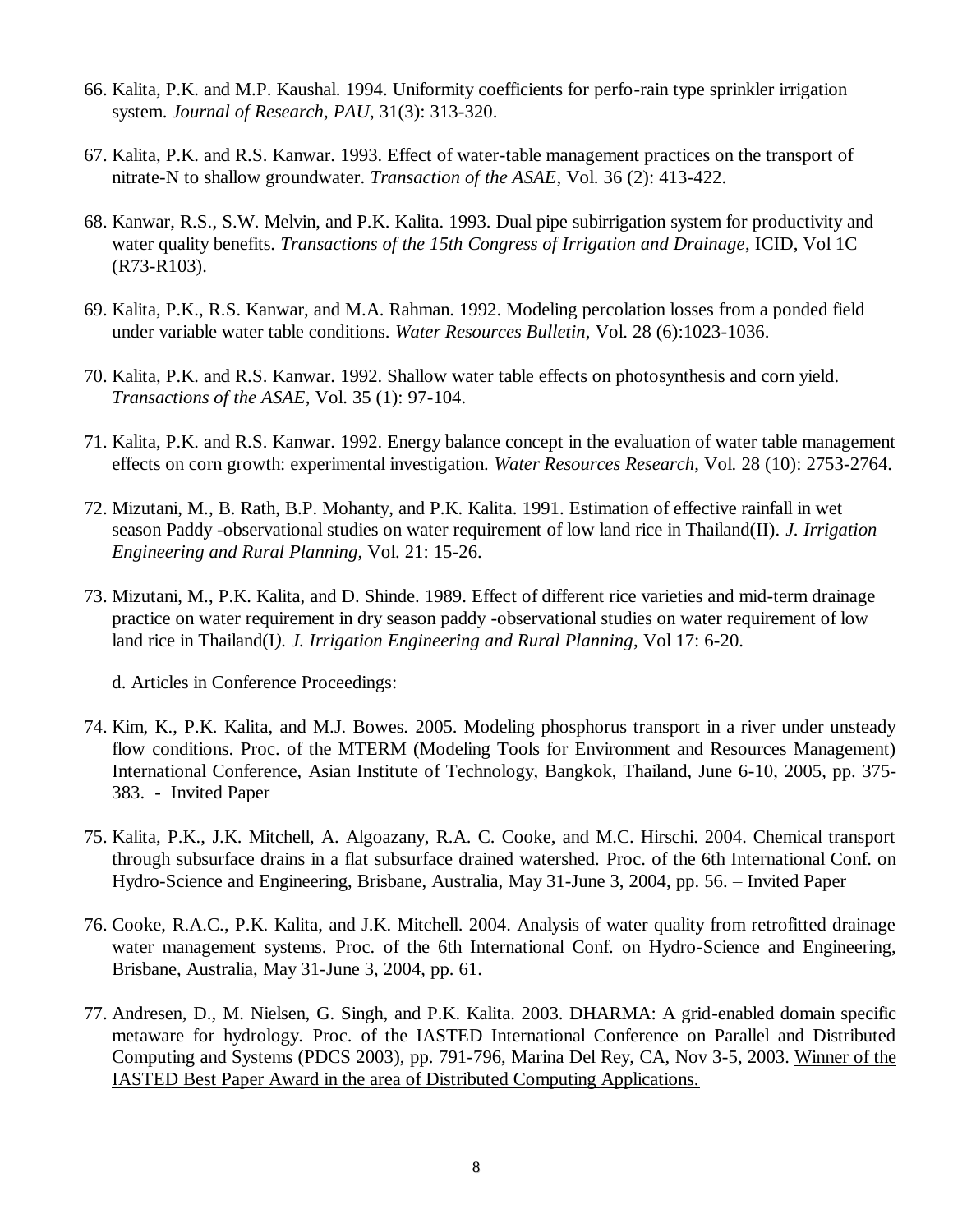- 78. Barnes, P.L. and P. K. Kalita. 2002. Monitoring Delaware River watershed to locate contaminant sources and assessment systems remediation of contaminant impairments. Proc. of the Total Maximum Daily Load (TMDL) Conference, Fort Worth, TX, March 11-13, 2002, pp.69-74, ASAE, St. Joseph, MI.
- 79. Kalita, P.K., J.R. Trask, M.S. Kuhlenschmidt, and S.J. McLaughlin. 2002. Controlling pathogens and nutrients in runoff from animal production facilities. Proc. of the Animal Residuals 2002 Conference, Washington D.C., May 6-8, 2002, Water Environment Federation, Washington, D.C.
- 80. Andresen, D., M. Nielsen, G. Singh, and P.K. Kalita. 2002. Domain-specific Metaware for Hydrologic Applications. Proc. of the IASTED International Conference on Parallel and Distributed Computing and Systems (PDCS 2002), pp. 416-422, Cambridge, MA, Nov 4-6, 2002.
- 81. J. K. Mitchell, P.K. Kalita, K. Banasic, M.C. Hirschi, and R.A.C. Cooke. 2002. Upland drainagewatershed hydrology considerations. Proc. of the 5<sup>th</sup> International Conference on Hydro-Science and Engineering (ICHE-2002), Warsaw, Poland, September 18-21, 2002.
- 82. Kalita, P.K., L. Schieferecke, S. Bhuyan, P. Woodford, and P. Gipson. 2001. Application of WEPP model to Military Trainning Lands. Proc. of the International Symposium "Soil Erosion Research for the 21st Century", Honolulu, HI, 3-5 January 2001, ASAE, St. Joseph, MI, pp: 119-122.
- 83. Hirschi, M.C., P.K. Kalita, J.K. Mitchell, and Y. Zhao. 2001. Research method effects on measured erosion rates. Proc. of the International Symposium "Soil Erosion Research for the 21<sup>st</sup> Century", Honolulu, HI, 3-5 January 2001, ASAE, St. Joseph, MI, pp: 548-551.
- 84. Mitchell, J.K., K. Banasik, M.C. Hirschi, R.A. Cooke, and P.K. Kalita. 2001. There is not always surface runoff and sediment transport. Proc. of the International Symposium "Soil Erosion Research for the 21<sup>st</sup> Century", Honolulu, HI, 3-5 January 2001, ASAE, St. Joseph, MI, pp: 575-578.
- 85. Kalita, P.K., R. D.S. DeAusen, and P.L. Barnes. 2000. Watershed-scale nonpoint pollution modeling with geographic information system. Proc. of the  $4<sup>th</sup>$  International Conference on Diffuse Pollution, International Association on Water Quality on Diffuse Pollution, Bangkok, 16-21 January, pp: 442-449.
- 86. Barnes, P.L. and P.K. Kalita. 2000. Watershed monitoring to address contamination source issues and remediation of the contaminant impairments. Proc. of the 4<sup>th</sup> International Conference on Diffuse Pollution, International Association on Water Quality, Bangkok, 16-21 January, pp: 139-156.
- 87. R. Green, L.E. Erickson, P.K. Kalita, and G.M. Pierzynski. 1999. Utilization of the kinematic runoff and erosion model in predicting the effects of vegetation on heavy metal contamination in southeast Kansas. In Proc. of the 14<sup>th</sup> Annual Conference on Hazardous Waste Research, Snowbird, Utah, May 18-21. pp: 257-269.
- 88. R. Green, L.E. Erickson, R. Govindaraju, P.K. Kalita, and G.M. Pierzynski. 1997. Modeling the effects of vegetation on heavy metals contamination. In Proc. of the  $12<sup>th</sup>$  Annual Conference on Hazardous Waste Research, Kansas City, KS, May 19-22. pp: 476-485.
- 89. Kalita, P.K., G.J. Kluitenberg, A.P. Schwab, P.Barnes, and M. Borah. 1996. Monitoring pesticide leaching into soils and groundwater through monolith weighing lysimeter. In Proc. of the International Agricultural Engineering Conference, Pune, India, December 9-12, pp.449-462.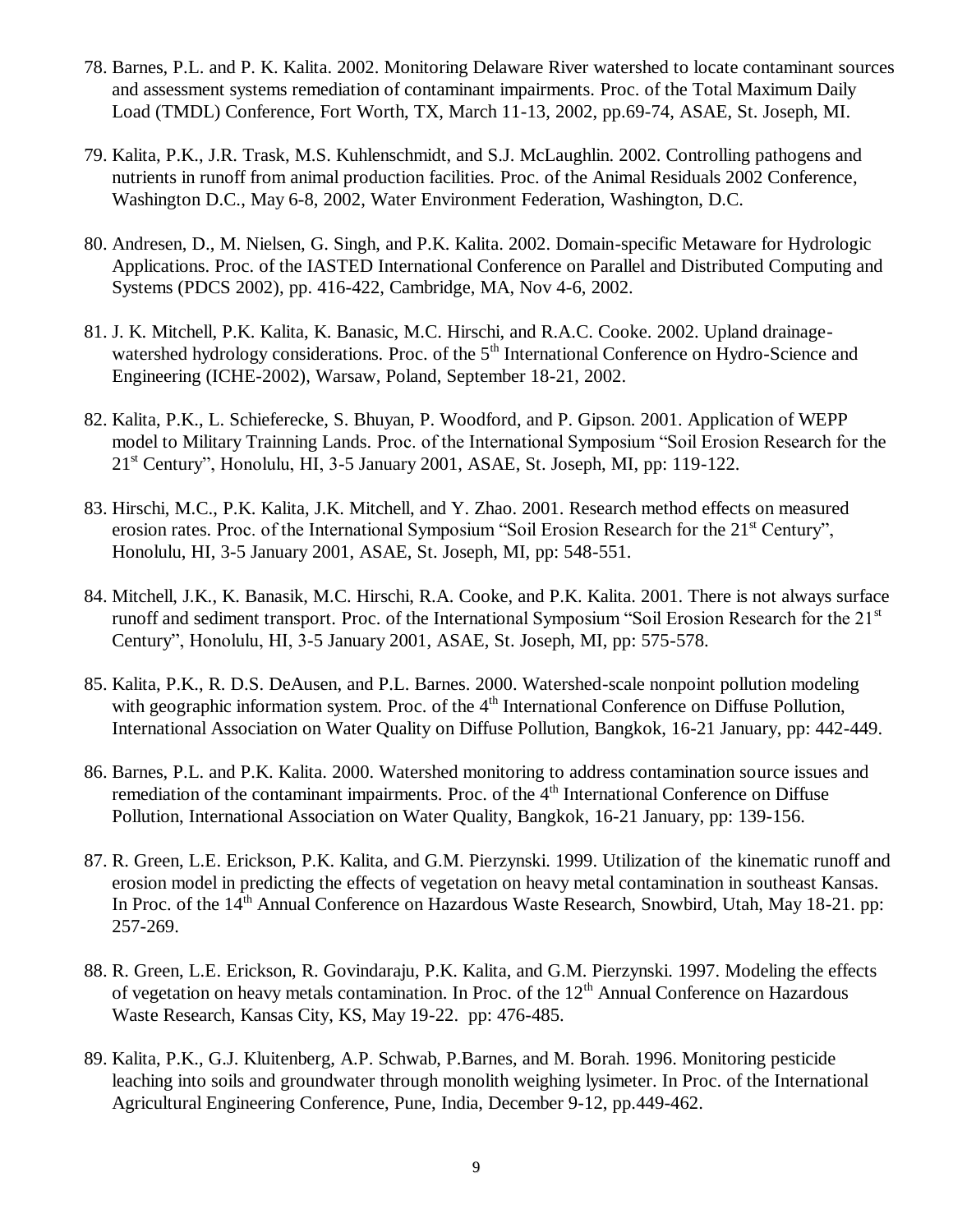- 90. Kalita, P.K., P.L. Barnes, G.M. Pierzynski, and R.E. Lamond. 1996. Modeling agricultural fertilizer transport into groundwater. In Proc. of the International Agricultural Engineering Conference, Pune, India, December 9-12, pp.1101-1116.
- 91. Kanwar, R.S., S.W. Melvin, P.K. Kalita, and M.S. Mirjat. 1996. Water table management effects on nitrate-N and atrazine leaching to groundwater. In Proc. of the International Commission on Irrigation and Drainage -Drainage and the Environment, Ljubljana, Slovania, April 21-29, pp.23-30.
- 92. Kalita, P.K., D.K. McCool, and R.S. Kanwar. 1993. Groundwater management for environmental benefits, In Proc. International Conference on Environmentally Sound Water Resources Utilization, organized jointly by the Asian Institute of Technology and International Water Resources Association, November 8-11, Thailand, pp. I:174-181.
- 93. Kalita, P.K., R.S. Kanwar, and S.W. Melvin. 1992. Subirrigation and Controlled Drainage: Management tools for reducing environmental impacts of nonpoint source pollution. In Proc. of the Sixth International Drainage Symposium -Drainage and Water Table Control, Nashville, TN, 13-15 December, ASAE, pp. 129-136.
- 94. Kalita, P.K., R.S. Kanwar, and M.P. Kaushal. 1990. Performance evaluation of a perforated pipe sprinkler irrigation system. In Proc. of the 3rd National Irrigation Symposium on Visions of the Future - Technology to Enrich our Environment, Phoenix, Arizona, 1990, ASAE and the Irrigation Association, pp.738-743.
- 95. Kanwar, R.S. and P.K. Kalita. 1990. Water quality benefits from water table management and subirrigation. In Proc. of the International Agricultural Engineering Conference and Exhibition, Bangkok, Thailand, Vol 3, pp.977-986.
- 96. Mizutani, M., B.P. Mohanty, and P.K. Kalita. 1989. Performance evaluation of large irrigation projects in Asian countries. In Proc. of the Seventh Afro-Asian Regional Conference, the International Commission on Irrigation and Drainage, Tokyo, Japan, Vol 1(b), pp.399-409.

g. Research Papers/Bulletins or Reports:

- 97. Motsinger, J. C., R. Bhattarai, P.K. Kalita . 2016. Analysis of Best Management Practices Implementation on Water Quality Using the Soil and Water Assessment Tool, ASABE paper number 162427943, ASABE AIM meeting at Orlando Florida. July 16-20, 2016.
- 98. Jha, R.K., P.K. Kalita, R. Bhattarai. 2016. Development of Crop Production Management Strategies for the state of Bihar (India), using Crop Growth Model, DSSAT, ASABE paper number 162453836, ASABE AIM meeting at Orlando Florida. July 16-20, 2016.
- 99. Motsinger, J., Kalita, P. and Bhattarai, R. 2013. Calibration and validation of SWAT model for the Little Vermillion Watershed in East Central Illinois, to be presented at ASABE Annual meeting at Kansas City, July 21-24, 2013.
- 100. Bulnes, C., Monical, J., Kalita, P., Bhattarai, R., Vespa, J. 2013. Evaluation of sediment control products using a newly developed testing protocol, to be presented at ASABE Annual meeting at Kansas City, July 21-24, 2013.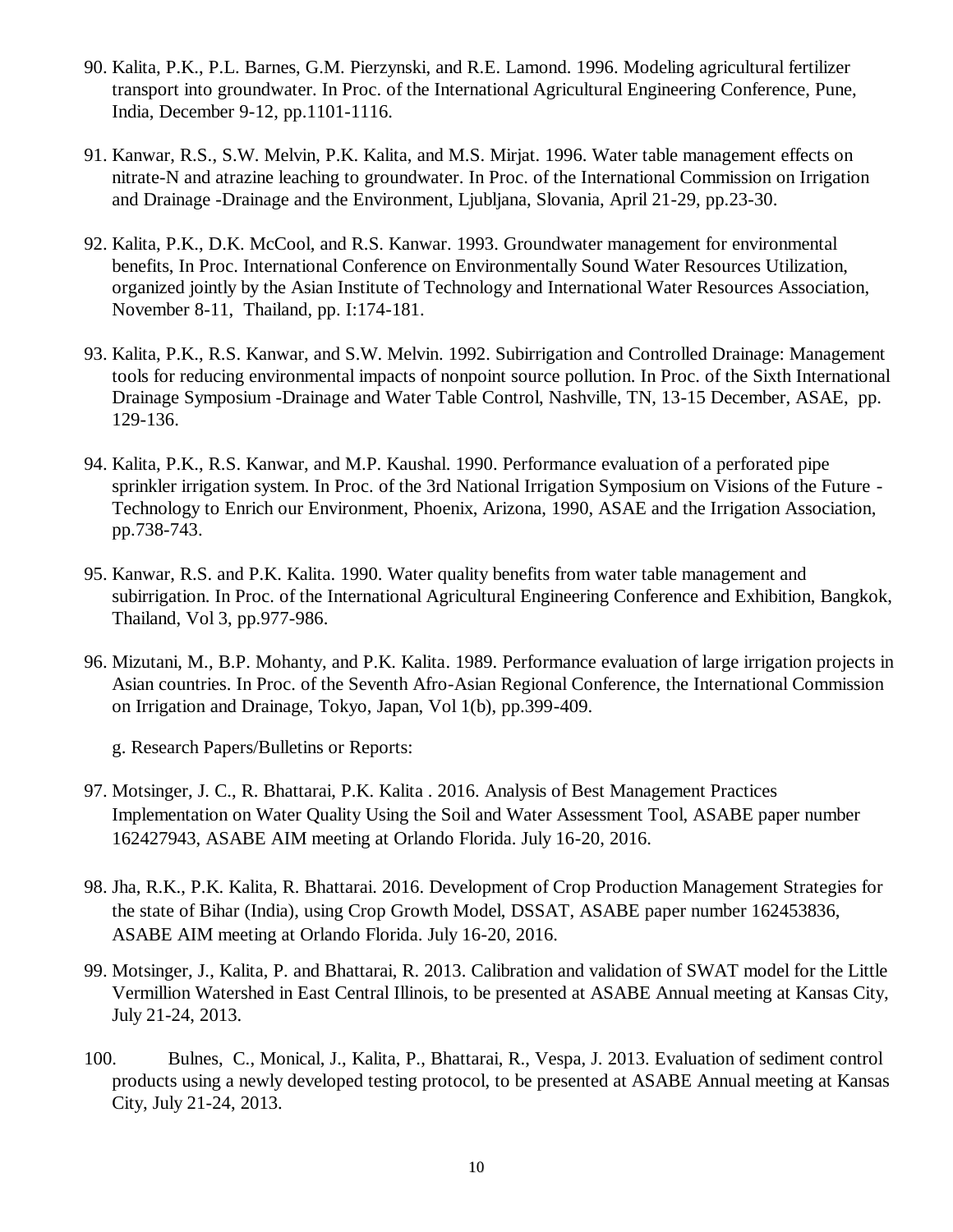- 101. Bhattarai, R., Kalita P.K., Davidson, P., M.S. Kuhlenschmidt. 2012. Modeling fate and transport of Rotavirus in surface flow by integrating WEPP and a pathogen transport model, Abstract H43F-1436 presented at 2012 Fall Meeting, AGU, San Francisco, Calif., 3-7 Dec
- 102. Bhattarai, R., Kalita, P., P.C. Davidson. 2011. Integrating WEPP and a pathogen transport model to simulate fate and transport of Cryptosporidium and Rotavirus in surface flow, International Symposium on Erosion and Landscape Evolution, Anchorage, AK.
- 103. Monical,J., Bhattarai, R., Kalita, P., Svendsen, N., H. Howard. 2011. Assessment of various erosion and sediment control practices within an experimental facility, International Symposium on Erosion and Landscape Evolution, Anchorage, AK.
- 104. Monical, J., Bhattarai, R., Kalita, P.K., Svendsen, N., H. Howard. 2011. Evaluation of erosion and sediment control practices, ASABE Annual Meeting, Louisville, KY.
- 105. Goswami D., P.K. Kalita, E. Mehnert. 2009. Estimation of watershed-scale hydraulic conductivity for two watershed sites using GFLOW. Paper presented at the ASABE Annual International Meeting, Reno, Nevada. 21-24 June.
- 106. Davidson, P. C., D. J. Koch, P. K. Kalita, and M. S. Kuhlenschmidt, T. B. Kuhlenschmidt. 2009. Fate and Transport of Rotavirus in Surface and Near-surface Soil-water Interactions. Paper presented at the ASABE Annual International Meeting, Reno, Nevada. 21-24 June.
- 107. Koch, D. J., Davidson, P. C., P. K. Kalita, M. S. Kuhlenschmidt, T. B. Kuhlenschmidt. 2009. Comparison of *C. parvum* Transport in small- and large-scale soil box assemblies and rainfall simulators. Paper presented at the ASABE Annual International Meeting, Reno, Nevada. 21-24 June.
- 108. Anderson, S.M., P. K. Kalita, K. Lal, I. Khan, G. Singh, R. McDaniel, and R. Kanwar. 2009. Heavy Metal Removal from Wastewaters for Agricultural Reuse. Paper presented at the ASABE Annual International Meeting, Reno, Nevada. 21-24 June.
- 109. Kaiyu, G., C.J. Harman, N. Basu, S. Rao, M. Sivapalan, P.K. Kalita, A. Packman, and E.F. Wood. 2009. Biogeochemical signatures of contaminant transport at the watershed scale: spectral and wavelet analysis. Poster presented at the 2009 American Geophysical Union Meeting (AGU), Paper No. H13D-1008, 15-18 December 2009, San Francisco, CA.
- 110. Davidson, P. C., P.K. Kalita, M.S. Kuhlenschmidt, and T. Kuhlenschmidt. 2008. Rotavirus in soilwater environment. Paper presented at the 2008 Annual ASABE International Meeting at Providence, Rhode Island. .
- 111. Bhattarai, R., P.K. Kalita, and M. Kuhlenschmidt. 2008. Modeling and validation of microbial pathogen transport on a laboratory scale setup. Paper presented at the 2008 Annual ASABE International Meeting at Providence, Rhode Island. .
- 112. Bhattarai, R. and P. K. Kalita. 2008. Cryptosporidium modeling under simulated rainfall conditions. Poster presented at the 2008 American Geophysical Union Meeting in San Francisco, CA.
- 113. Davidson, P. C., P.K. Kalita, M.S. Kuhlenschmidt, and T. Kuhlenschmidt. 2007. Survival of rotavirus in soil-water environment. Paper presented at the 2007 Annual ASABE International Meeting at Minneapolis, MN. ASABE paper No. 072277, ASABE, St. Joseph, MI.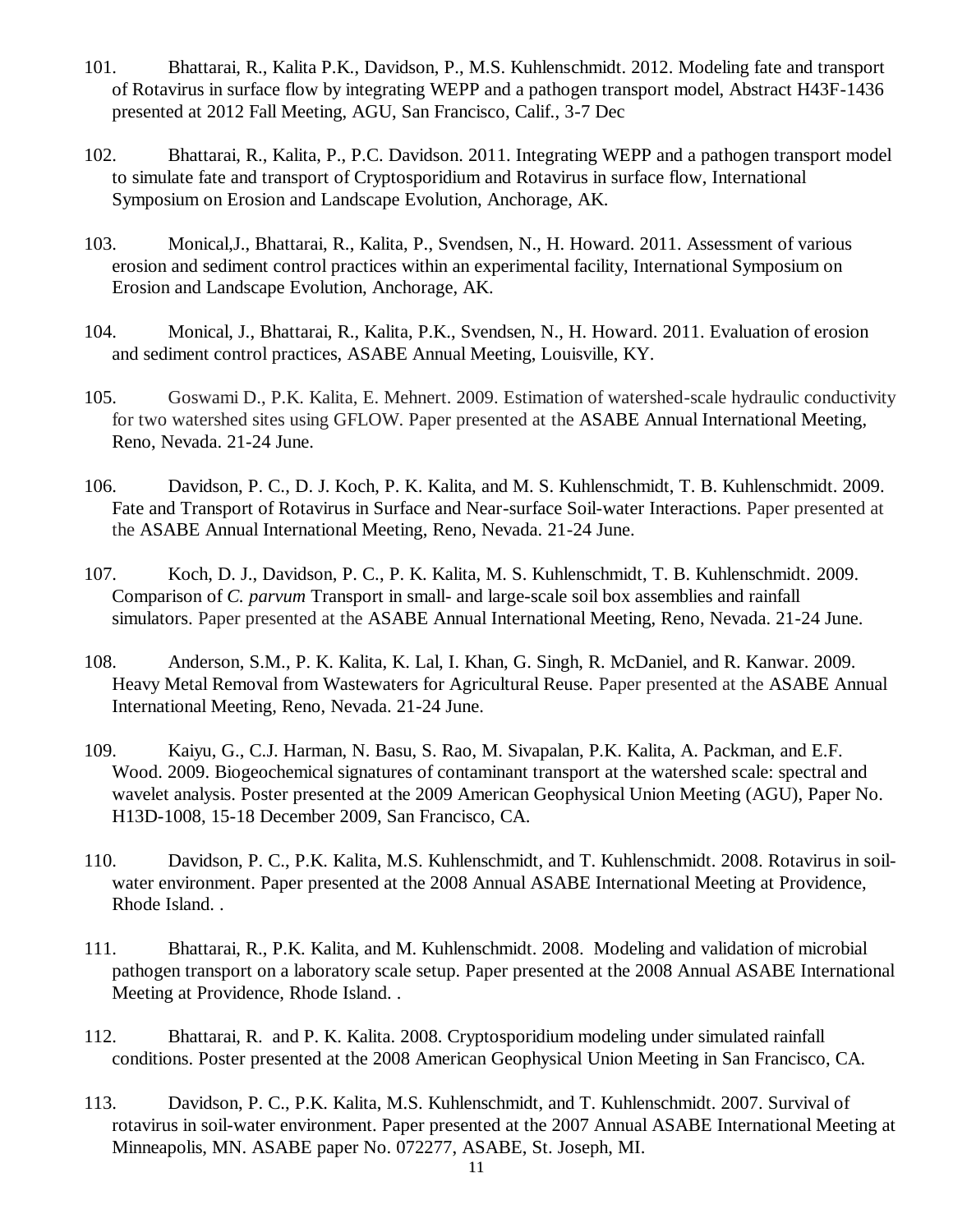- 114. Bhattarai, R., P.K. Kalita, and M.K. Patel. 2007. Measurement and simulation of runoff and nutrient transport through vegetative filter strips. Paper presented at the 2007 Annual ASABE International Meeting at Minneapolis, MN. ASABE paper No. 072177, ASABE, St. Joseph, MI.
- 115. Svendsen, N.G., P.K. Kalita, and D. L. Gebhart. 2006. Military maneuver effects on water quality and non point source pollution: implications for training and land use. Paper presented at the 2006 Annual International ASABE Meeting at Portland, OR. ASABE Paper No. 062154, ASABE, St. Joseph, MI.
- 116. McCool, D.K., K.E. Saxton, and P.K. Kalita. 2006. Winter runoff and erosion from Pacific Northwest croplands. Paper presented at the 2006 Annual International ASABE Meeting at Portland, OR. ASABE Paper No. 062190, ASABE, St. Joseph, MI.
- 117. Goswami, D., P.K. Kalita, and R.A.C. Cooke. 2006. Comparing numerical and analytical solutions for baseflow into drainage channels. Paper presented at the 2006 Annual International ASABE Meeting at Portland, OR. ASABE Paper No. 062266, ASABE, St. Joseph, MI.
- 118. Svendsen, N.G., P.K. Kalita, and D. L. Gebhart. 2005. Environmental risk reduction and combat readiness enhancement of military training lands through range design and maintenance. Paper presented at the 2005 Annual International ASABE Meeting at Tampa, FL. ASABE Paper No. 052248, ASABE, St. Joseph, MI.
- 119. Goswami, D., P.K. Kalita, and R.A.C. Cooke. 2005. Estimation of base flow in drainage channels in two tile-drained watersheds in Illinois. Paper presented at the 2005 Annual International ASABE Meeting at Tampa, FL. ASABE Paper No. 052066, ASABE, St. Joseph, MI.
- 120. Algoazany, A., P.K. Kalita, J.K. Mitchell, R.A.C. Cooke, and M.C. Hirschi. 2005. A long-tern monitoring of agricultural chemical transport from a flat tile-drained watershed. Paper presented at the 2005 Annual International ASABE Meeting at Tampa, FL. ASABE Paper No. 052255, ASABE, St. Joseph, MI.
- 121. Kim, K., P.K. Kalita, and M.J. Bowes. 2005. A new modeling approach for phosphorus transport in streams under unsteady flow conditions. Paper presented at the 2005 Annual International ASABE Meeting at Tampa, FL. ASABE Paper No. 052110, ASABE, St. Joseph, MI.
- 122. Kalita, P.K. and N.G. Svendsen. 2005. Low Water Stream Crossing Design Demonstration and Validation. Final report submitted to the US Army Environmental Center, Aberdeen, MD 21010-5401.
- 123. Kalita, P.K. and N.G. Svendsen. 2004. Armored Moving Target Emplacement Design, Demonstration, and Evaluation. Final report submitted to the US Army Environmental Center, Aberdeen, MD 21010-5401.
- 124. Kalita, P.K. and N.G. Svendsen. 2004. Armored Stationary Target Emplacement Design, Demonstration, and Evaluation. Final report submitted to the US Army Environmental Center, Aberdeen, MD 21010-5401.
- 125. Kalita, P.K. and N.G. Svendsen. 2004. Defilade Design, Demonstration, and Evaluation. Final report submitted to the US Army Environmental Center, Aberdeen, MD 21010-5401.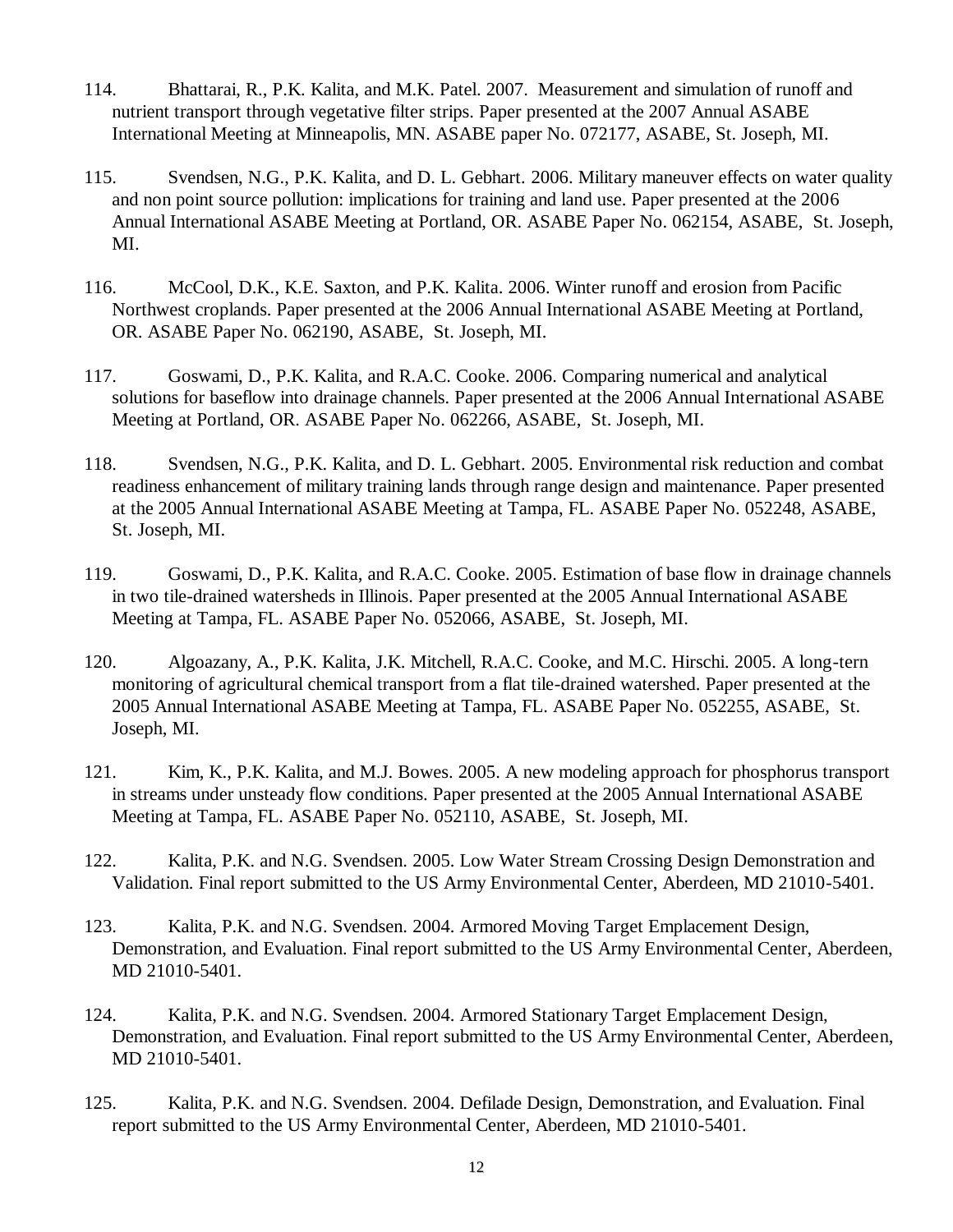- 126. Kalita, P.K., M. Kuhlenschmidt, J. Trask, and S. McLaughlin. 2003. Pathogen transport patterns in overland and vertical flows. Paper presented at the AWRA 2003 Spring Specialty Conference "Agricultural Hydrology and Water Quality, May 12-14, 2003, Kansas City, MO.
- 127. Mitchell, J.K., P.K. Kalita, M. Hirschi, and R.A. Cooke. 2003. Upland drainage-watershed hydrology is different. Paper presented at the AWRA 2003 Spring Specialty Conference "Agricultural Hydrology and Water Quality, May 12-14, 2003, Kansas City, MO.
- 128. Lander, K, P.K. Kalita, R.A. Cooke, J.K. Mitchell, and M. Hirschi. 2003. Base flow separation from stream-channel flow in a tile-drained watershed. Paper presented at the AWRA 2003 Spring Specialty Conference "Agricultural Hydrology and Water Quality, May 12-14, 2003, Kansas City, MO.
- 129. Cooke, R.A., Z. Zuercher, and P.K. Kalita. 2003. Analysis of water quality from retrofitted controlled drainage systems. Paper presented at the AWRA 2003 Spring Specialty Conference "Agricultural Hydrology and Water Quality, May 12-14, 2003, Kansas City, MO.
- 130. Kalita, P.K. 2003. Crypto retention in filter strips. Invited paper presented at the 2003 Watershed Heroes Conference and National EcoTeam Competition, June 18-20, St. Peter, MN.
- 131. McLaughlin, S., P.K. Kalita, R.A. Cooke, S. Fox, and M. Kuhlenschmidt. 2003. Adsorption kinetics of Cryptosporidium parvum to soils. Paper presented at the 2003 Annual International ASABE Meeting in Las Vegas, Nevada., July 27-30, 2003. ASABE Paper No. 034127, ASABE, St. Joseph, MI.
- 132. Kim, K., P.K. Kalita, and D. Borah. 2003. Performance of two watershed models for hydrologic simulations in an Illinois watershed. Paper presented at the 2003 Annual International ASABE Meeting in Las Vegas, Nevada, July 27-30, 2003. ASABE Paper No. 032300, ASABE, St. Joseph, MI.
- 133. Kim, K., P.K. Kalita, D. Andresen, M. Nielsen, and G. Singh. 2003. Title: Using a domainspecific middleware system (DHARMA) to extend WEPP applicability to large watersheds. Paper presented at the 2003 Annual International ASABE Meeting in Las Vegas, Nevada, July 27-30, 2003. ASABE Paper No. 032358, ASABE, St. Joseph, MI.
- 134. Kim, K. and P. K. Kalita. 2003. Modeling phosphorus transport in surface flow under nonequilibrium conditions. Paper presented at the 2003 Fall American Geophysical Union meeting, San Francisco, CA, Paper No. H51C-1065, AGU, December 8-12, 2003.
- 135. Kalita, P.K., J.R. Trask, and M.S. Kuhlenschmidt. 2002. Runoff, sediment, and pathogen transport patterns with varying rainfall and slope conditions. Paper presented at the 2002 Annual International ASAE Meeting at Chicago, IL. ASAE Paper No. 022083, ASAE St. Joseph, MI.
- 136. Kim, K., and P. K. Kalita. 2002. The influence of temporal observation scale in TOPMODEL application. Paper presented at the 2002 Annual International ASAE Meeting at Chicago, IL. ASAE Paper No. 022213, ASAE St. Joseph, MI.
- 137. Mitchell, J.K., P.K. Kalita, R. A. C. Cooke, and M.C. Hirschi. 2002. Surface runoff occurs only occasionally from an upland drainage watershed. Paper presented at the 2002 Annual International ASAE Meeting at Chicago, IL. ASAE Paper No. 022097, ASAE St. Joseph, MI.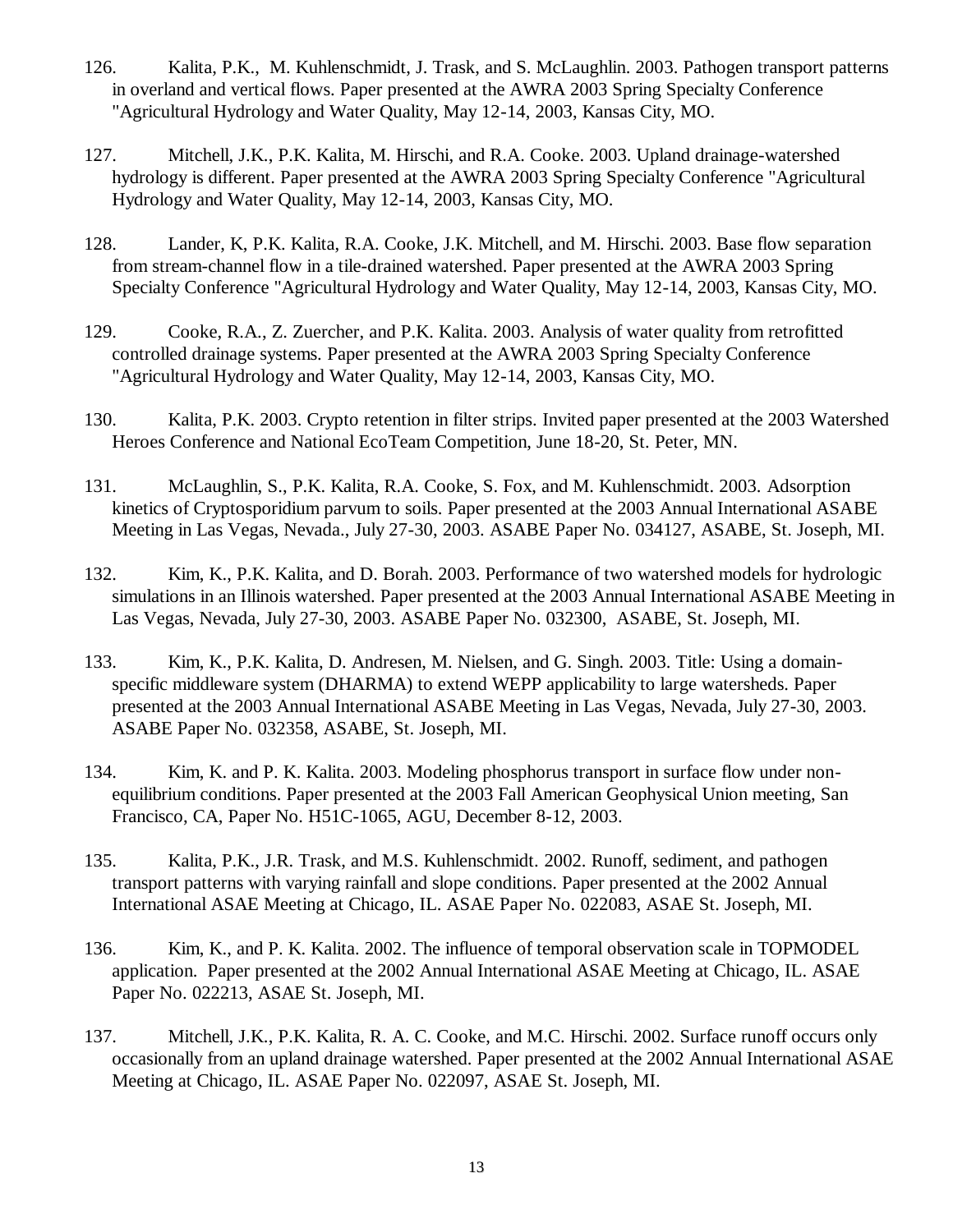- 138. Cooke, R.A.C., J. Nehmelman, and P.K. Kalita. 2002. Effect of tile depth on nitrate transport from tile drainage systems. Paper presented at the 2002 Annual International ASAE Meeting at Chicago, IL. ASAE Paper No. 022017, ASAE St. Joseph, MI.
- 139. Miller, P.S., B.A. Engel, R.H. Mohtar, J.K. Mitchell, and P.K. Kalita. 2002. A data-mining approach to assessing scale response in water quality constituent evolution. Paper presented at the 2002 Annual International ASAE Meeting at Chicago, IL. ASAE Paper No. 022010, ASAE St. Joseph, MI.
- 140. Kalita, P.K. 2002. Buffer Strips Reduce Pathogens in Drinking Water Source. University of Illinois Extension News, May, 2002
- 141. Hourbourt, C.M., M.C. Hirschi, R.A.C. Cooke, J.K. Mitchell, W.J. Northcott, and P.K. Kalita. 2001. Rainfall event preconditions and the related effects on subsurface drainage response. Paper Presented at the 2001 ASAE Annual International Meeting, Sacramento, CA. ASAE Paper No. 01-2133.
- 142. Singh, J., P.K. Kalita, J.K. Mitchell, R.A.C. Cooke, and M.C. Hirschi. 2001. Title water quality predictions using DRAINMOD-N and RZWQM (part II). Paper Presented at the 2001 ASAE Annual International Meeting, Sacramento, CA. ASAE Paper No. 01-2089.
- 143. Singh, J., P.K. Kalita, J.K. Mitchell, R.A.C. Cooke, and M.C. Hirschi. 2001. Simulation of tile flow for a flat tile drained watershed in each central Illinois (part I). Paper Presented at the 2001 ASAE Annual International Meeting, Sacramento, CA. ASAE Paper No. 01-2088.
- 144. Trask, J.R., P.K. Kalita, M.S. Kuhlenschmidt, R.D. Smith, and T.L. Funk. 2001. Overland and near-surface transport of cryptosporidium parvum. Paper Presented at the 2001 ASAE Annual International Meeting, Sacramento, CA. ASAE Paper No. 01-2124.
- 145. Lander, K.S., P. K. Kalita, J.K. Mitchell, R.A.C. Cooke, and M.C. Hirschi. 2001. Base flow determination in a ditch of a tile-drained watershed. Paper Presented at the 2001 ASAE Annual International Meeting, Sacramento, CA. ASAE Paper No. 01-2136.
- 146. Kalita, P.K. 2001. Buffer Strips Reduce Pathogens in Drinking Water Source. University of Illinois Extension News, May 8, 2001
- 147. Mulik, S. and P.K. Kalita. 1999. Watershed water quality assessment using AnnAGNPS model. Paper Presented at the 1999 ASAE Annual International Meeting, Toronto, Canada. ASAE Paper No. 99-2223.
- 148. Bhuyan, S. and P.K. Kalita. 1999. Predicting soil loss for three tillage systems in Kansas. Paper Presented at the 1999 ASAE Annual International Meeting, Toronto, Canada. ASAE Paper No. 99-2040.
- 149. Strahm, T.S., P.K. Kalita, and R.E. Laymond. 1999. Monitoring nitrogen transport in a silt loam soil in Kansas. Paper Presented at the 1999 ASAE Annual International Meeting, Toronto, Canada. ASAE Paper No. 99-2192..
- 150. Williamson, T.S. P.K. Kalita, J.P. Harner, G.L. Marchin, and C.W. Rice. 1999. Coliform reduction by filter strips in Kansas watersheds. Paper Presented at the 1999 ASAE Annual International Meeting, Toronto, Canada. ASAE Paper No. 99-2076.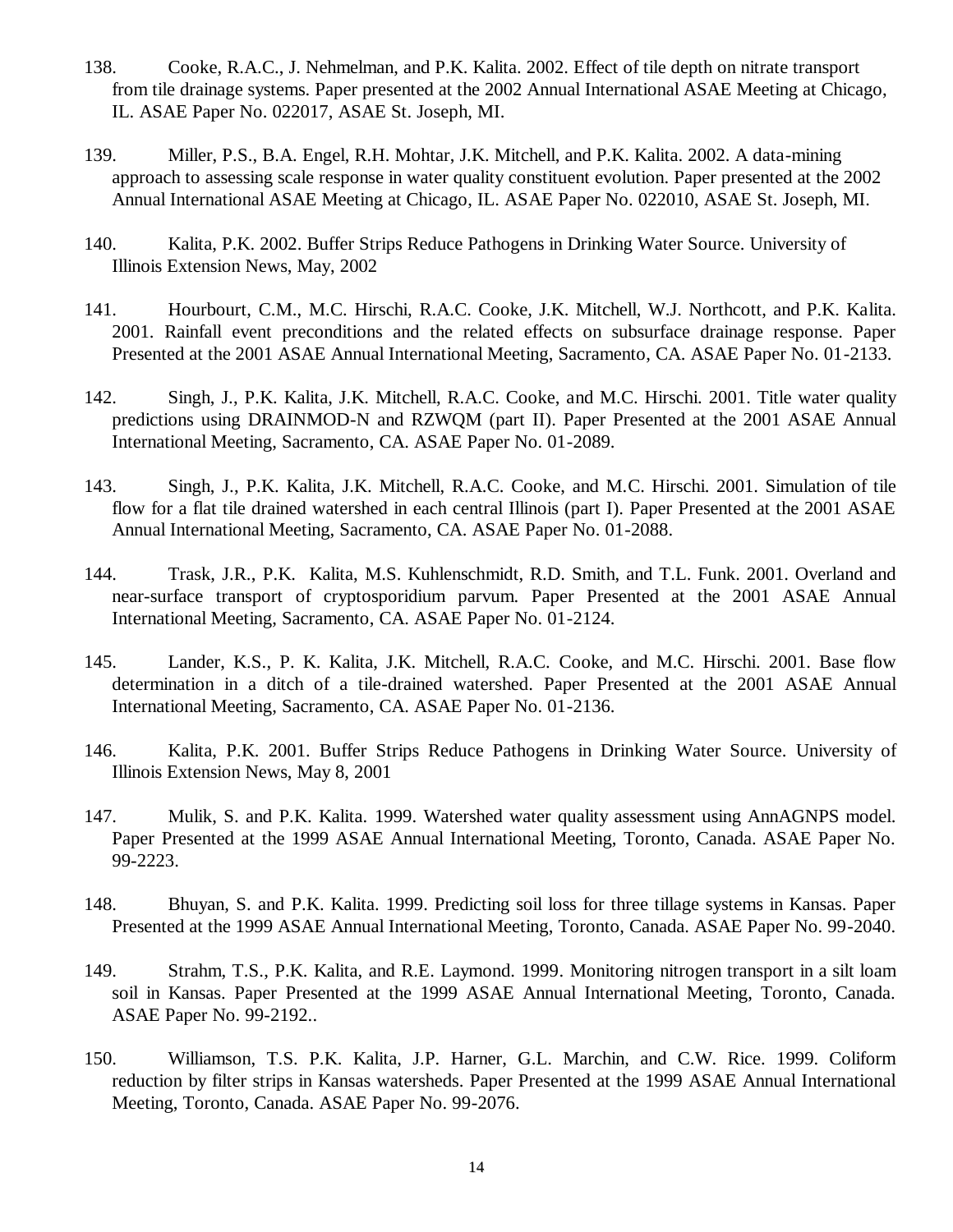- 151. Williamson, T.S. P.K. Kalita, J.P. Harner, G.L. Marchin, and C.W. Rice. 1999. Reduction of coliform bacteria by vegetative filter strips. Paper Presented at the 1999 ASAE Mid-Central Annual Meeting, St. Joseph, MO. ASAE Paper No. MC99-119.
- 152. Strahm, T.S., P.K. Kalita, R. Lamond, and P. Barnes. 1999. Nitrogen dynamics in No-Till systems. Paper Presented at the 1999 ASAE Mid-Central Annual Meeting, St. Joseph, MO. ASAE Paper No. MC99-128.
- 153. Schawe, R., P.K. Kalita, and N. Zhang. 1999. Using soil thermal conductivity probes for determining areas of influence around porous ceramic cups. Paper Presented at the 1999 ASAE Mid-Central Annual Meeting, St. Joseph, MO. ASAE Paper No. MC99-141.
- 154. Mulik, S. and P.K. Kalita. 1999. Using AnnAGNPS model for watershed-water quality assessment. Paper Presented at the 1999 ASAE Mid-Central Annual Meeting, St. Joseph, MO. ASAE Paper No. MC99-139.
- 155. Mulik, S., P.K. Kalita, R.K. Taylor, and S. Staggenborg. 1999. Spatial variability of Phosphorus in Northeast Kansas. Paper Presented at the 1999 ASAE Mid-Central Annual Meeting, St. Joseph, MO. ASAE Paper No. MC99-127.
- 156. M.R. Keaton, P.K. Kalita, J.P. Harner, and S.K. Starrett. 1998. Efficiency of vegetative filter strips in reducing nitrogen and phosphorus from surface runoff. Paper Presented at the 1998 ASAE Annual Meeting, Orlando, FL. ASAE Paper No. 98-2014.
- 157. Martin, T.T., P.K. Kalita, and J.K. Koelliker. 1998. Validation of WEPP model on military training lands. Paper Presented at the 1998 ASAE Annual International Meeting, Orlando, FL. ASAE Paper No. 98-2051.
- 158. DeAusen, R.D., P.K. Kalita, J.K. Koelliker, J.Harrington, and K.R. Mankin. 1998. An integrated GIS-Nonpoint pollution modeling approach for BMP evaluation of Kansas watersheds. Paper Presented at the 1998 ASAE Annual International Meeting, Orlando, FL. ASAE Paper No. 98-3139.
- 159. Henry, C.G., P.K. Kalita, J.P. Harner, and G.M. Pierzynski. 1998. Using vegetation as a tool for bioremediation of abandoned livestock facilities. Paper Presented at the 1998 ASAE Annual International Meeting, Orlando, FL. ASAE Paper No. 98-2142.
- 160. Borah, M.J. and P.K. Kalita. 1998. Evaluating RZWQM and LEACHM for agricultural chemical transport in two Kansas soils. Paper Presented at the 1998 ASAE Annual International Meeting, Orlando, FL. ASAE Paper No. 98-2215.
- 161. Harner, J.P., P.K. Kalita, J.P. Murphy, D.L. Devlin, W.H. Fick, and G.L. Kilgore. 1998. Vegetative Filter Strip Systems for Animal Feeding Operations. Kansas State University Research and Extension Bulletin, Manhattan, Kansas.
- 162. M.R. Keaton, P.K. Kalita, J.P. Harner, and S.K. Starrett. 1998. Effectiveness of vfs in removing nitrogen and phosphorus from beef feedlot runoff. Paper Presented at the 1998 ASAE Mid-Central Annual Meeting, St. Joseph, MO. ASAE Paper No. MC98-101.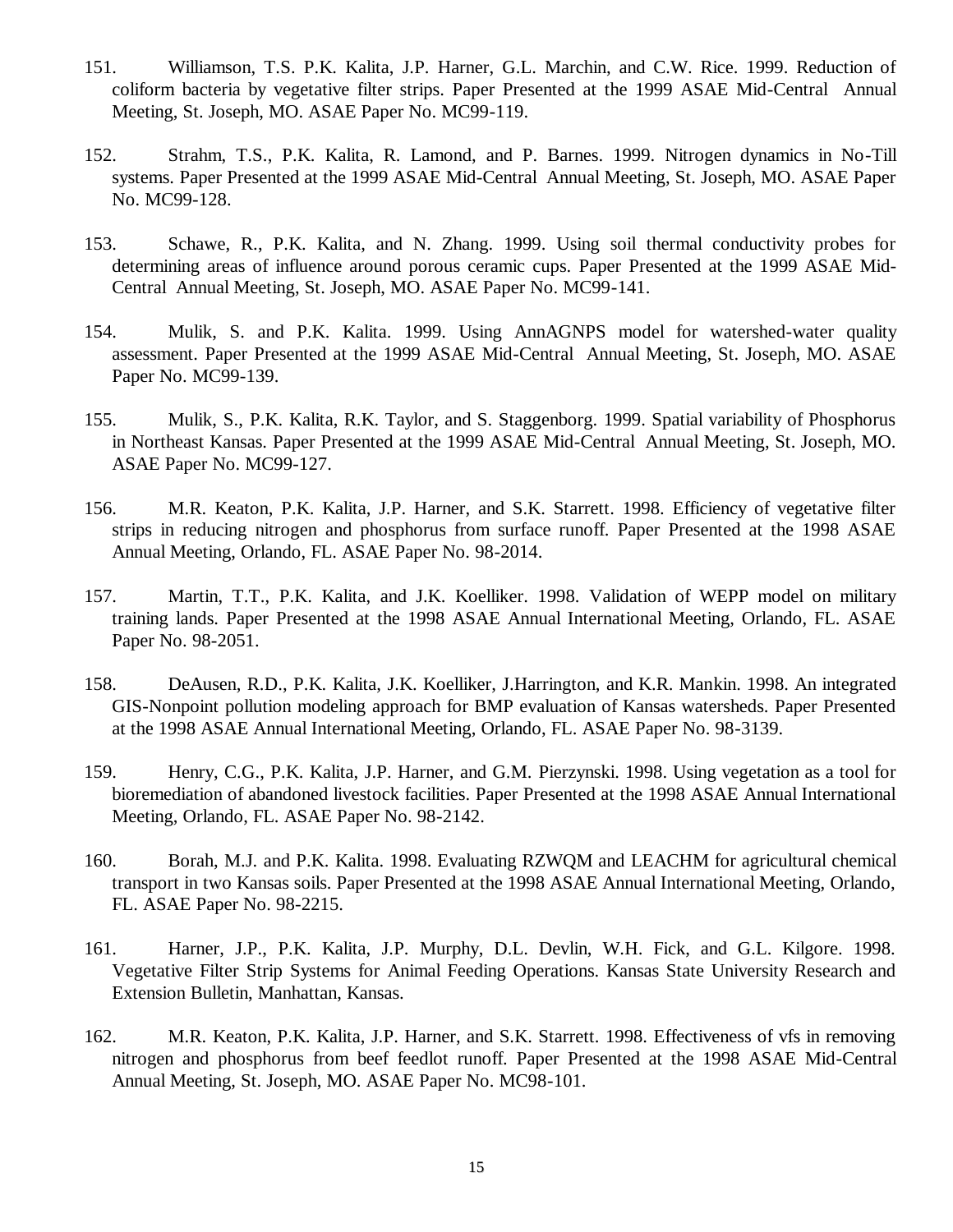- 163. C.G. Henry, P.K. Kalita, J.P. Harner, and G.M. Pierzynski. 1998. Using vegetation to reclaim abandoned livestock facilities. Paper Presented at the 1998 ASAE Mid-Central Annual Meeting, St. Joseph, MO. ASAE Paper No. MC98-102.
- 164. Williamson, S., P.K. Kalita, and J.P. Harner. 1998. Microbial transport in surface water sources -a review. Paper Presented at the 1998 ASAE Mid-Central Annual Meeting, St. Joseph, MO. ASAE Paper No. MC98-157.
- 165. Borah, M.J. and P.K. Kalita. 1998. Simulating atrazine and nitrate\_n transport in the crop root zone. Paper Presented at the 1998 ASAE Mid-Central Annual Meeting, St. Joseph, MO. ASAE Paper No. MC98-182.
- 166. Doyle, G. and P.K. Kalita. 1998. Horseshoe Creek non-point source pollution modeling. Paper Presented at the 1998 ASAE Mid-Central Annual Meeting, St. Joseph, MO. ASAE Paper No. MC98- 186.
- 167. Kalita, P.K., M. R. Keaton, and G.A. Clark. 1997. Estimating areas of influence in the unsaturated soil by solute suction samplers. Paper Presented at the 1997 ASAE Annual International Meeting, Minneapolis, MN. ASAE Paper No. 972130.
- 168. Borah, M.J. and P.K. Kalita. 1997. Evaluation of LEACHP Model for predicting atrazine in two Kansas soils. Paper Presented at the 1997 ASAE Annual International Meeting, Minneapolis, MN. ASAE Paper No. 972129.
- 169. Borah, M.J. and P.K. Kalita. 1997. Using LEACHN to predict Nitrate-N in monolith lysimeters. Paper Presented at the 1997 ASAE Annual International Meeting, Minneapolis, MN. ASAE Paper No. 972163.
- 170. Koelliker, J.K., M. R. Mankin, P.K. Kalita, and C.G. Henry. 1997. Integrated approach for watershed and lake water quality assessment. Paper Presented at the 1997 ASAE Annual International Meeting, Minneapolis, MN. ASAE Paper No. 972151.
- 171. Kalita, P.K., M.J. Borah, and P.L. Barnes. 1997. Atrazine concentrations in soil water for two Kansas soils. Paper Presented at the 1997 ASAE Mid-Central Annual Meeting, St. Joseph, MO. ASAE Paper No. MC97-106.
- 172. Henry, C.G, P.K. Kalita, and M.R. Keaton. 1997. Using WEPP Watershed Model for Crosscreek Watershed, Kansas. Paper Presented at the 1997 ASAE Mid-Central Annual Meeting, St. Joseph, MO. ASAE Paper No. MC97-133.
- 173. Keaton, M.R., P.K. Kalita, S.L. McGinnis, and G.A. Clark. 1997. Determining unsaturated zone as influenced by solute suction tubes. Paper Presented at the 1997 ASAE Mid-Central Annual Meeting, St. Joseph, MO. ASAE Paper No. MC97-135.
- 174. Ramireddygari, S.R, P.K. Kalita, G. Adams, and H. Barker. 1997. BMP selection and sensitivity analysis using AGNPS Model. Paper presented at the 1997 ASAE Mid-Central Annual Meeting, St. Joseph, MO. ASAE Paper No. MC97-134.
- 175. Sample, L., J. Steichen, and P.K. Kalita. 1996. Water quality impacts from low water fords. Paper presented at the 1996 Mid-Central ASAE Meeting, St. Joseph, MO.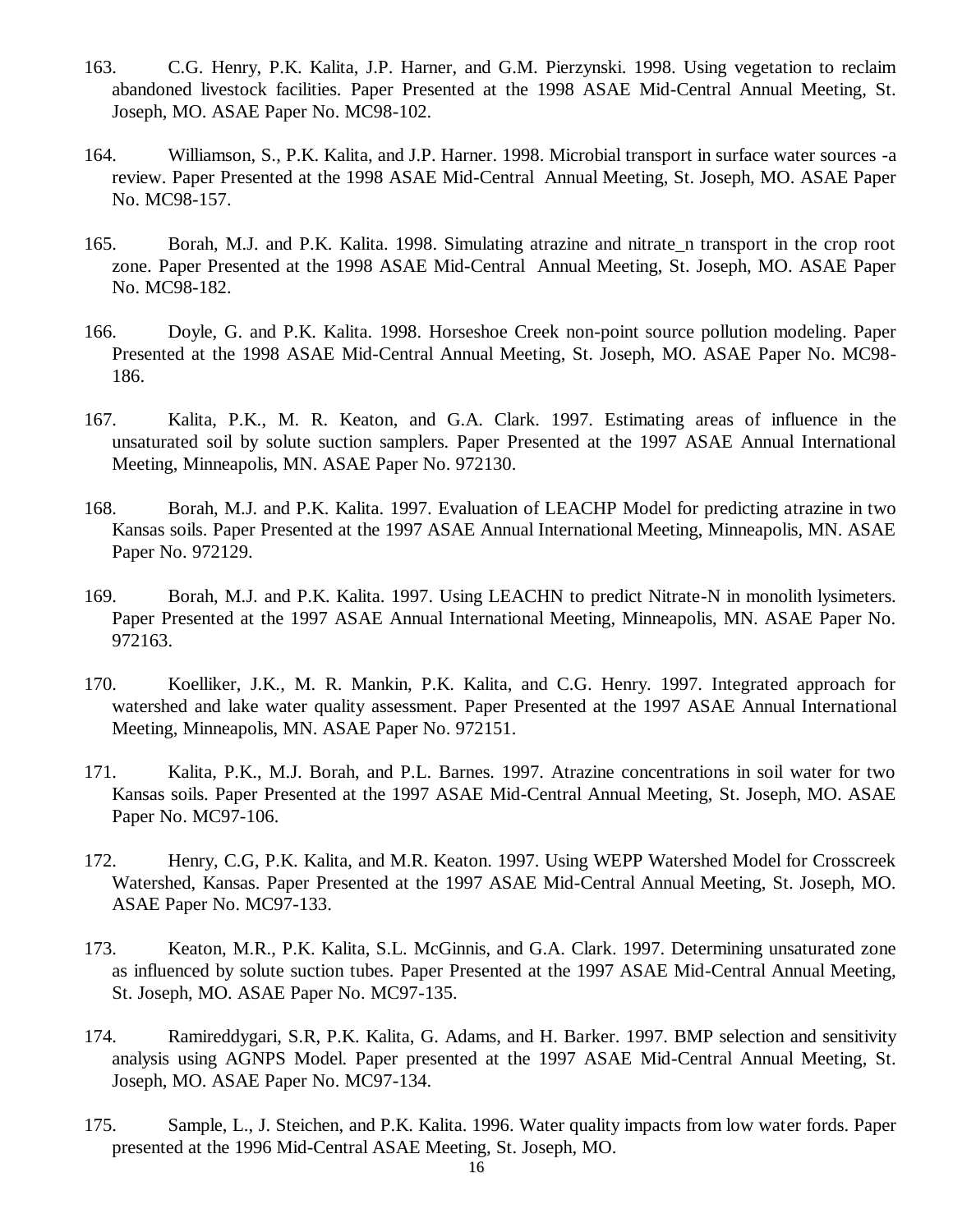- 176. Kalita, P.K., G.Kluitenberg, A.P. Schwab, P.Barnes, M. Borah, and D. Oard. 1996. Fate and transport of agricultural chemicals in monolith weighing lysimeters. Paper presented at the 1996 ASAE Annual International Meeting, Phoenix, AZ. ASAE Paper No. 962052.
- 177. Kalita, P.K., P.L. Barnes, G.M. Pierzynski, and R.L. Lamond. 1996. Monitoring and modeling nitrogen movement under no-till system in Kansas. Paper presented at the 1996 ASAE Annual International Meeting, Phoenix, AZ. ASAE Paper No. 962090.
- 178. Kalita, P.K., G.Kluitenberg, A.P. Schwab, P.Barnes, M. Borah, and D. Oard. 1996. Monitoring agricultural chemical transport in monolith weighing lysimeters. Paper presented at the 1996 Mid-Central ASAE Meeting, St. Joseph, MO. ASAE Paper No. MC96-105.
- 179. McCool, D.K., P.K. Kalita, and C.D. Pannkuk. 1995. Validation of WEPP for the Northwest wheat and range region. Paper presented at the 1995 WEPP Symposium, Annual Soil and Water Conservation Society Meeting, Des Moines, Iowa, August 12-15.
- 180. Hermanson, R.E. and P.K. Kalita. 1994. Clean Water for Washington Animal manure data sheet. Washington State University Cooperative Extension Bulletin No. EB1719, Pullman, WA.
- 181. Kalita, P.K., D.K. McCool, and R.A. Young. 1993. Comparison of the winter routines of the Water Erosion Prediction Project model for the Pacific Northwest. Paper presented at the ASAE International Winter Meeting, Chicago, IL. ASAE Paper No.93-2503.
- 182. Kalita, P.K., D.K. McCool, and M.P. Molnau. 1993. Determining the probability of rain on thawing soil in the Palouse. Paper presented at the ASAE International Winter Meeting, Chicago, IL. ASAE Paper No.93-2536.
- 183. Kalita, P.K., R.S. Kanwar, E.D. Desmond, A.D. Ward, and D.K. McCool 1993. Simulation of pesticide concentration in groundwater under water table management practices, in "Subsurface Drainage Simulation Models Workshop", the International Commission on Irrigation and Drainage, The Hague, The Netherlands, September 4-5.
- 184. D.K. McCool, P.K. Kalita, and R.I. Papendick. 1993. Runoff, sediment, and soil moisture as affected by soil freezing. Paper presented at the ASAE International Winter Meeting, Chicago, IL. ASAE Paper No.93-2535.
- 185. Kalita, P.K., R.S. Kanwar, and J.H. Bischoff. 1992. Using the ADAPT model to simulate water table management effects on groundwater quality. Paper presented at the ASAE International Summer Meeting, Charlotte, NC. ASAE Paper No. 92-2124.
- 186. Kalita, P.K., R.S. Kanwar, and J.H. Bischoff. 1992. Evaluation of the ADAPT model for water table management in Iowa. Paper presented at the ASAE Mid-Central Meeting, St.Joseph, MO. ASAE Paper No. MC92-106.
- 187. Kalita, P.K., R.S. Kanwar, and T.J. Rudolphi. 1991. Finite element solution of the transient state oxygen diffusion equation. Paper presented at the ASAE International Summer Meeting, Albuquerque, New Mexico. ASAE Paper No. 91-2058.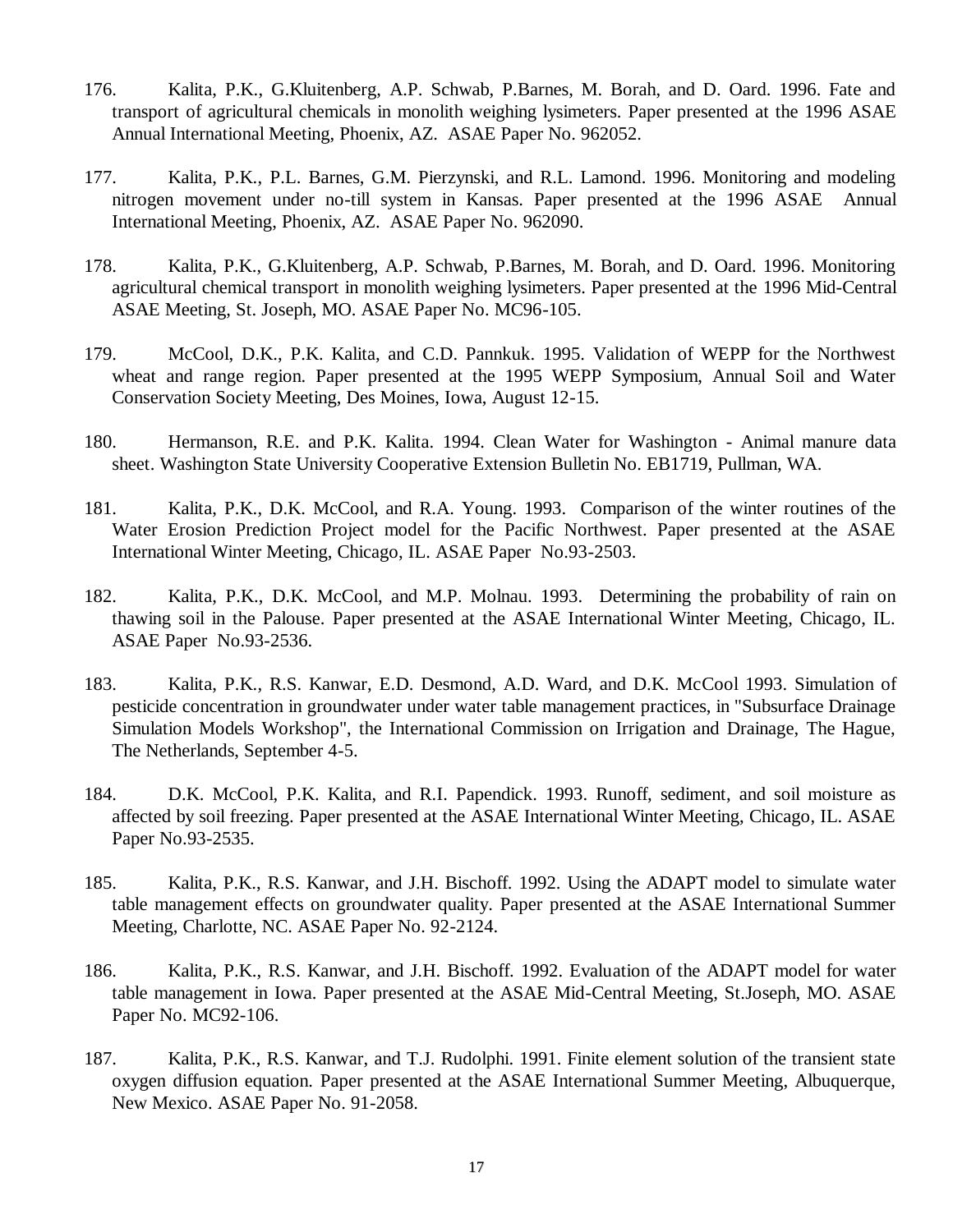- 188. Kanwar, R.S., S.W. Melvin, and P.K. Kalita. 1991. Design and evaluation of a dual-purpose subirrigation and drainage system for productivity and water quality benefits. Paper presented at the 12th USCID Technical Conference on Irrigation, Drainage and Flood Control, San Francisco, California , 12- 16 Nov., 1991
- 189. Kalita, P.K. and R.S. Kanwar. 1990. Pesticide mobility as affected by water table management practices. Paper presented at the ASAE International Summer Meeting, Columbus, Ohio. ASAE Paper No. 90-2089.
- 190. Kalita, P.K. and R.S. Kanwar. 1990. Photosynthetic characteristics of corn leaves under shallow water table conditions. Paper presented at the ASAE International Winter Meeting, Chicago, Illinois. ASAE Paper No. 90-2600.
- 191. Kalita, P.K. and R.S. Kanwar. 1989. Percolation losses under ponded field conditions. Paper presented at the ASAE Mid-Central Meeting, St.Joseph, MO. ASAE Paper No. MCR-89-109.
- 192. Kalita, P.K., R.S. Kanwar, and M.A. Rahman. 1989. Modeling lateral and vertical percolation losses under variable water table conditions. Paper presented at the ASAE/CSAE International Summer Meeting, Quebec, Canada. ASAE Paper No.89-2140.
- 193. Kalita, P.K. and R.S. Kanwar. 1989. Chemical movement and yield response to water table management. Paper presented at the ASAE International Winter Meeting, New Orleans, Louisiana. ASAE Paper No. 89-2680.
- 194.Kanwar, R.S. and P.K. Kalita. 1989. Relationship between subsurface drainage flow rates and rainfall. Paper presented at the ASAE Mid-Central Meeting, St.Joseph, MO. ASAE Paper No. MCR-89-108.
- 195.Kanwar, R.S., S.W. Melvin, P.K. Kalita, and D.G. Baker. 1989. A subirrigation system for nutrient and water table management. Paper presented at the ASAE International Winter Meeting, New Orleans, Louisiana. ASAE Paper No. 89-2578.
	- e. Teaching Related papers and presentations:
- 196.Hahn, L.K. and P.K. Kalita. 2016. Building Global Agricultural Perspectives: Learning Outcomes of a Project Abroad. Abstract submitted for the 2016 NACTA annual conference
- 197.Lee, Soo-Yeun, P.K. Kalita, K. Graber, and L. Kramer. Novel education abroad experience via advanced seminar course structure. Abstract submitted for the 2016 NACTA annual conference
- 198.Bo-Linn, C., W. Hurley and P.K.Kalita. 2011. On the road to SOTL: Strategies to enhance faculty engagement in scolarly teaching. Workshop presented at the International Society for the Scholarship of Teaching and Learning, Milwaukee, WI, October 20-23, 2011.
- 199.Bo-Linn, C., W. Hurley and P.K.Kalita. 2009. Empowering student creativity and critical thinking through the inquiry process. FEATURED workshop presented at the International Society for the Scholarship of Teaching and Learning, Bloomington, Indiana, October 22-25, 2009.
- 200.Kalita, P.K, W.H. Hurley, K. C. Graber, and C. Bo-Linn. 2009. Undergraduate research: Acquiring knowledge, skills, and experiences through highly innovative curriculum. Panel presented at the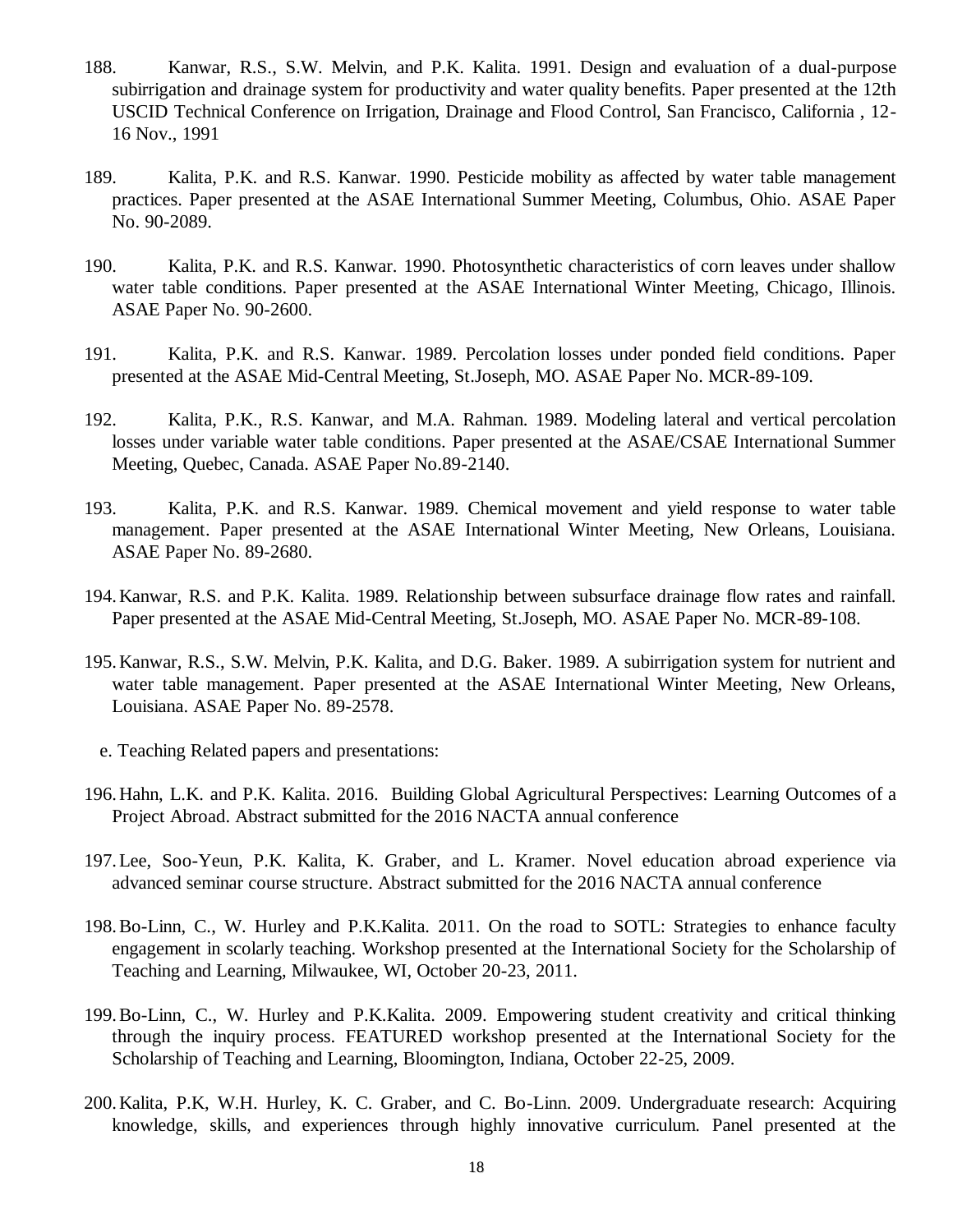International Society for the Scholarship of Teaching and Learning, Bloomington, Indiana, October 22- 25, 2009.

- 201.Hurley, W. and P. K. Kalita. 2008. Undergraduates Engaging in Inquiry, poster presented at UIUC All-Campus Teaching Retreat, 1/31/08. See:<https://www.ideals.uiuc.edu/handle/2142/9621>
- 202.Hurley, W. and P. K. Kalita. 2008. Engaging Undergraduates in Inquiry, concurrent session presented at UIUC All-Campus Teaching Retreat, 1/31/08.
- 203.Bo-Linn, C., W. Hurley, and P. K. Kalita. 2008. Inquiry as a Path to Critical Thinking: What Can Inquiry Look Like and What are Ways to Develop It? Presented at the meeting of International Society for the Scholarship of Teaching and Learning, Edmonton, Alberta, Canada, October, 2008.
- 204.Hansen, A., L. Hahn, and P.K. Kalita. 2008. Learning outcome assessment for project-based study abroad programs in developing countries. Paper presented at the 2008 NACTA Conference, Logan, Utah, June, 10-13, 2008.
- 205.Kalita, P.K. 2006. Learning in Diverse Classrooms Keynote Speaker at the North Central Academic Leadership Workshop held at the Purdue University campus on 18 May 2006.
- 206.Kalita, P.K., S. Goss-Lucas, and L. Hahn. 2006. Active Learning: WWW (What-Why-When) and How, concurrent session presented at 2006 UIUC All-Campus Teaching Retreat.
- 207.Banwart, W. L., R. V. Watkins, P.K. Kalita, and K. Elliott. 2006. Undergraduate Research. Poster presented at the Academic Leadership Summit, National Academy of Sciences, Washington, D.C., October 3-5, 2006.
- 208.Hansen, A.C. and P. K. Kalita, 2003. An autonomous robot design challenge for the WYSE program. Paper presented at the ASABE Annual International Meeting, Las Vegas, NV.
- 209.Kalita, P.K. 2003. Positioning our students in the global workplaces Keynote speaker at the regional IAESTE (International Association for Exchange of Students for Technical Experience) conference hosted by the UIUC student chapter in Urbana.
- 210.Hansen, A.C., P. Kalita, P.W.L. Lyne, and L.E. Bode, 2002. Introducing engineering design concepts with a micro steam car project. Proc. Annual Intl. Conference of American Society for Engineering Education. Montreal, Canada. 11 pp.
- 211.Kalita, P.K., M.D. Schrock, and J.K. Koelliker. 1998. Project/design based courses: teamwork in the engineering classroom. Paper presented at the ASEE Midwest Conference, Salina, Kansas (electronic publication), April 8-10, 1998.
- 212.Kalita, P.K. 1997. Innovative approaches in teaching a new Non-point Pollution Engineering course. In Proc. of the ASEE Midwest Conference (electronic publication), Columbia, MO, April 4-6, 1997.
- 10. Invited Lectures:
	- 1. Invited Speaker: Food Security and Water Global Perspectives, Khon Kaen University, Thailand, October 15, 2019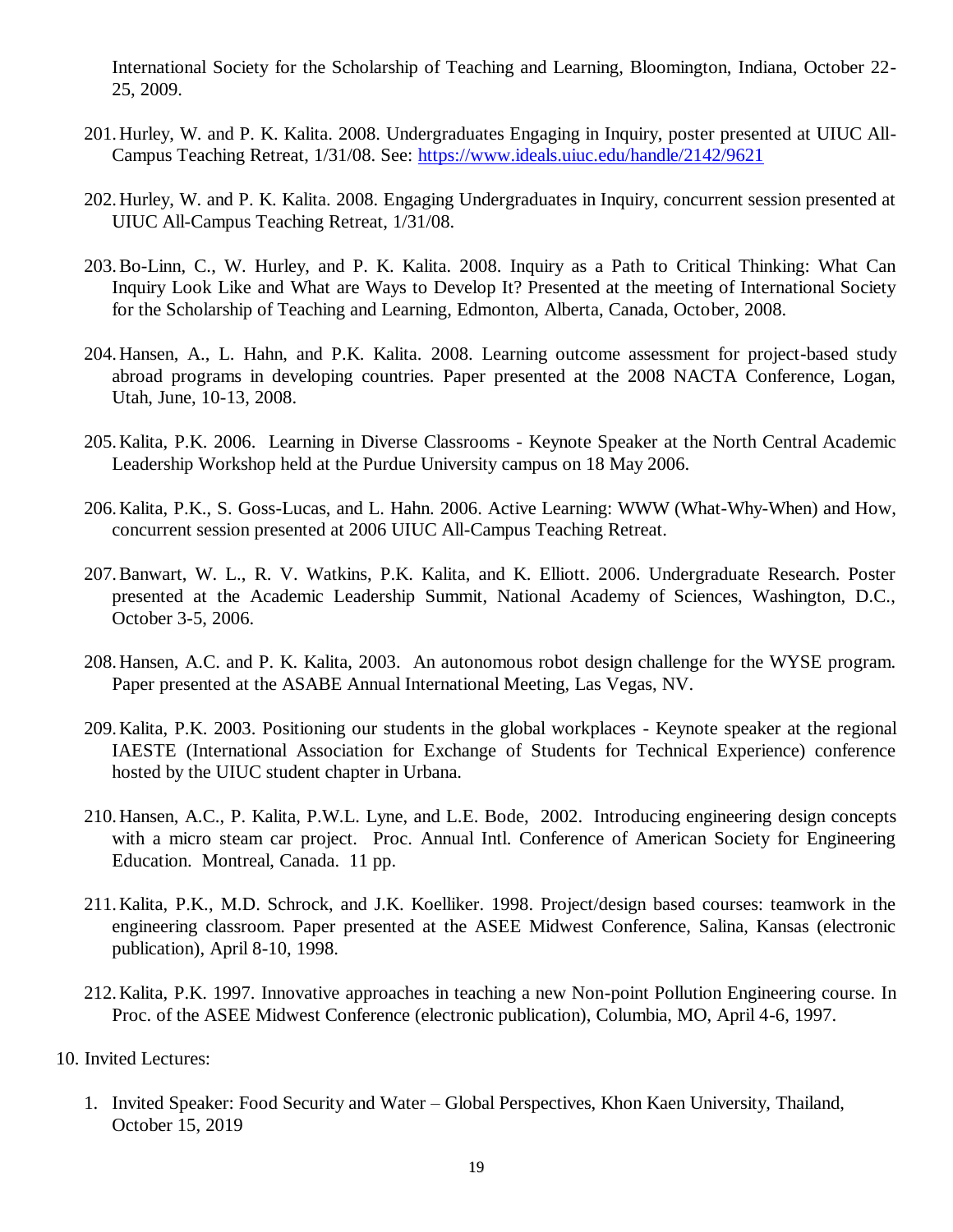- 2. Invited Speaker: Developing Management Strategies for a Sustainable Rice Production under Climate Change and Water Scarcity Scenarios, Tsukuba University, Japan, May 6, 2019
- 3. Invited Speaker: Water Resources and Food Security as affected by climate change, Technion University, Israel, March 4, 2019
- 4. Invited Speaker: Water resources management for crop production to feed the growing polulation. 1st Latin American Conference on Sustainable Developments in Energy, Water, and Environmental Systems. Rio De Jeneiro, Brazil, January 29-31, 2018.
- 5. Invited Speaker: Food Loss and Waste Prevention- Best Practices. Amertican Society of Cereal Chemists Annual Meeting, San Diego, CA. October 2017
- 6. Keynote & Plenary speaker: Food Security- Role of Higher Education Systems in Developing Countries. NJala University, Sierra Leone, March 21, 2017
- 7. Keynote speaker: Multi-stakeholders Approach in Solving Global Postharvest Losses. 16th Euro Global Summit on Foods & Beverages- *Exploring Recent Advancement in Food and Beverages*; Amsterdam, The Netherlands, March 2-4, 2017
- 8. Keynote Speaker: Building Partnership with Private Industries for Food Security. Forum for Future, Singapore, November 29, 2016
- 9. Invited Lightning Presentation and Panel of the Opening Plenary of the GODAN (Global Open Data in Agriculture and Nutrition) Summit, New York, NY, September 15, 2016
- 10. Invited speaker: Postharvest Loss Prevention. Monsanto Annual Technological Conference (TCM), St. Louis, MO, June 9, 2016
- 11. Distinguished Lecture: Postharvest Loss Prevention- Global initiatives. Borlaug Institute, Texas A& M University, March 2, 2016
- 12. Invited Presention: Rice Postharvest Loss Prevention. GEAPS Exchange, Austin, TX, Feb 29, 2016
- 13. Keynote Presentation: Global Postharvest Loss Prevention- Multistakeholdtr Perspectives. International Congress on Postharvest Loss Prevention. October, 2015, Rome Italy.
- 14. Invited Lecture, Bangladesh Agricultural University at Mymensingh, January 2015
- 15. Keynote Presentation, Corn Technology Conference, Mumbai, India: January 19-21, 2015
- 16. Invited Lecture, The Food Systems for Food Security Symposium, University of Illinois at Urbana-Champaign: February 10, 2015
- 17. Invited Lecture, University Federal Vicosa, and University of Sao Paulo, March, 2015
- 18. Keynote Presentation, The 23rd Annual University of Arkansas Rice Processing Program Industry Alliance Meeting, Arkansas: May 20-21, 2015
- 19. Keynote Presentation, 5th Euro-Global Summit and Expo on Food & Beverages, Alicante, Spain: June 16-18, 2015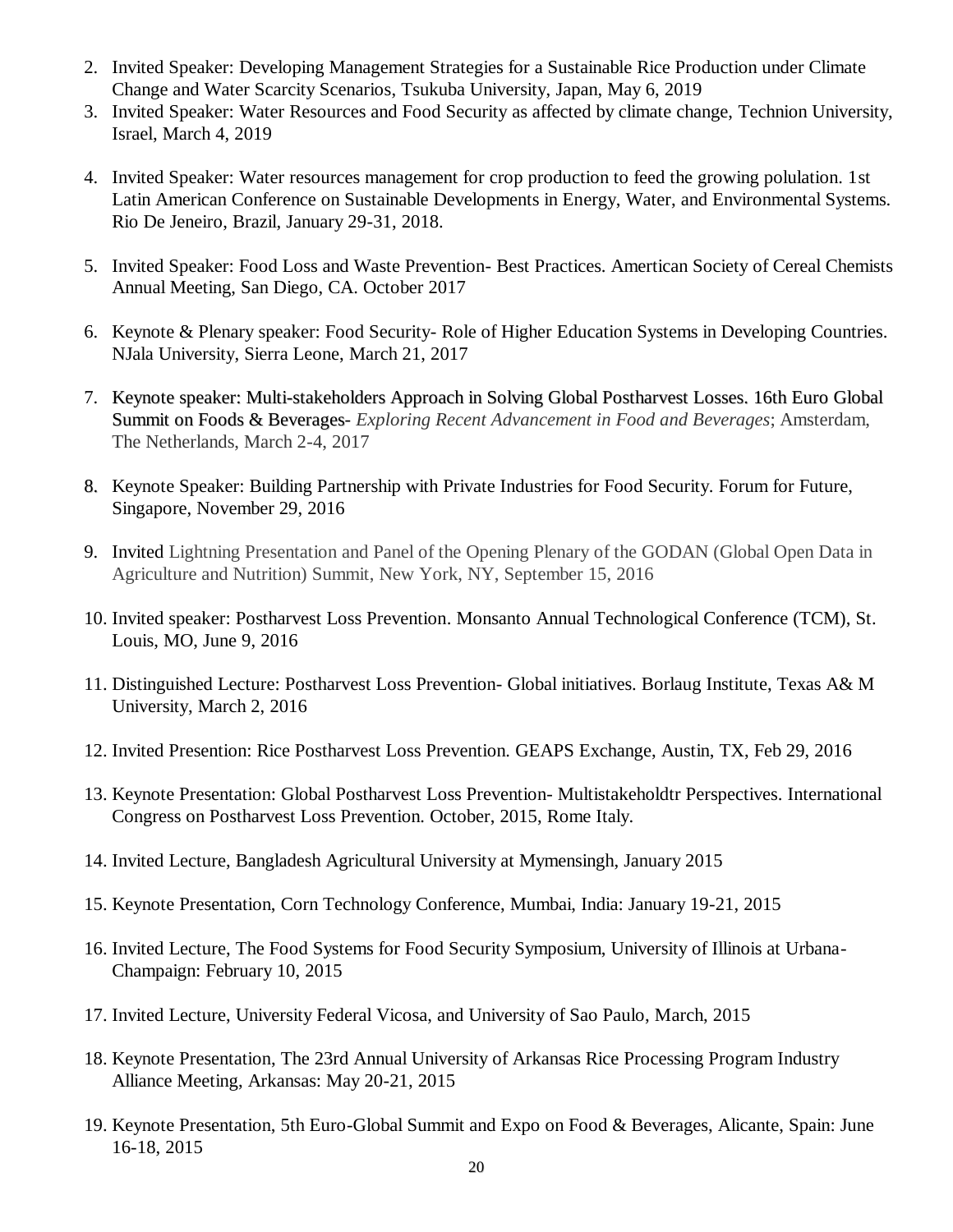- 20. SCP Canadian Food Security & Developments in Agriculture, University of Illinois at Urbana-Champaign: September 28, 2015
- 21. Invited Lecture, On-site training for State Administration of Grain (SAG) in China on the topic of "Food loss and waste reduction": December 10, 2014
- 22. Keynote Presentation, The First International Congress on Postharvest Loss Prevention, Rome, Italy: October 4-7, 2015
- 23. Invited speaker on developing global work force in Myanmar, February 2014
- 24. Invited speaker at the workshop on "building collaboration for excellence in higher education" in Guwahati, India (funded by the USAID), January 2014
- 25. Invited speaker at the International Water Forum, New Delhi, India, 2013
- 26. Invited speaker at the International Water Forum (French Consulate in Chicago), Chicago, 2013
- 27. Invited Speaker at National Center for Agricultural Research and Education, Amman, Jordan, 2012
- 28. Invited Speaker at Water and Livelihood Initiative (WLI) meeting, Cairo, Egypt, 2012
- 29. Invited speaker at Delhi, India 2012 on Water and Education
- 30. Invited Speaker at Njala University, Sierra Leone, 2012 on Water and Education
- 31. Invited Speaker at ICAR, New Delhi, India 2011 on Water and Education
- 32. Invited Speaker in France, 2011 on Water and Education
- 33. Invited Speaker in Chicago (Consulate General of India), 2011 on Water in India
- 34. Invited Speaker in Louisville, TN 2011 on Water and Education
- 35. Distinguished Guest Speaker at Tsukuba University, Japan, 24-27 February, 2011.
- 36. Invited guest speaker at the multidisciplinary water research focal point program, October 22, 2010, Water Campus-UIUC.
- 37. Invited speaker at the GB Pant University, India, 5-6 October, 2010: Water resources and water qualityglobal perspective.
- 38. Invited Speaker at National Taiwan University, May 2008: Modeling and monitoring of watershed water quality in larege watersheds.
- 39. Invited Speaker at the International Conference The 21st Century Challenge to Sustainable Agri-Food systems: Biotechnology, Environment, Nutrition, Trade and Policy, 15-17 March, 2007, Bangalore, India. Title: Controlling pathogen and nutrient pollution in surface water with vegetative filter strips.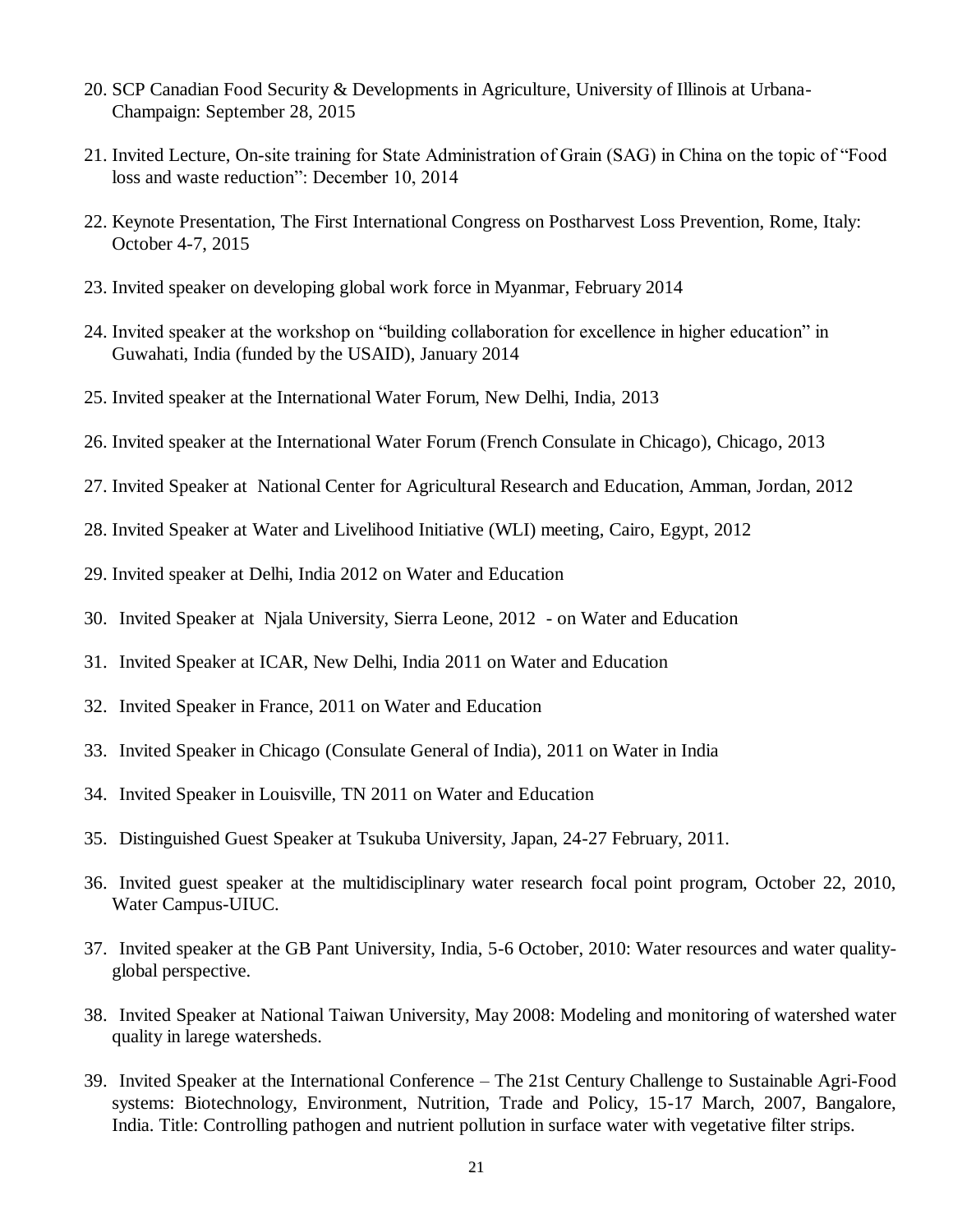- 40. Invited Speaker at the Onsite Wastewater Treatment Conference 2007. Sponsored by the Illinois Association of Local Environmental Health Administrators, january 18-19, Peora, Illinois. Title: Soil Drainage.
- 41. Keynote Speaker at the North Central Academic Leadership Workshop. 2006. Title "Learning in Diverse Classrooms", Purdue University, IN, May 18, 2006.
- 42. Featured as a University Model Teacher by the UIUC Center for Teaching Excellence online at http://www.cte.uiuc.edu/Did/Resources/PreviousTeachingTips.htm, online "Current Teaching Tips", 2006.
- 43. Invited Speaker at the 2006 University of Illinois Annual Faculty Retreat on Active Learning. Title" Active Learning: WWW (What-Why-When) and How", February 10, 2006.
- 44. Invited Speaker at the MTERM (Modeling Tools for Environment and Resources Management) International Conference, Asian Institute of Technology, Bangkok, Thailand, June 6-10, 2005. Title: Modeling phosphorus transport in a river under unsteady flow conditions.
- 45. Invited Speaker at the International Conference on Hydro-Science and Engineering, Brisbane, Australia, May 31-June 3, 2004. Title: Chemical transport through subsurface drains in a flat subsurface drained watershed.
- 46. Invited Speaker at the 2004 Watershed Heroes Conference and National EcoTeam Competition, June 21-23, 2004 Waco, Texas. Title: Crypo removal through the use of biological filters.
- 47. Invited Speaker at the 2003 Watershed Heroes Conference and National EcoTeam Competition, June 18-20, St. Peter, MN. Title: Crypo retention in filter strips.
- 48. Invited speaker at the Special Conference on Non-point Source Effects on Water Quality, ASAE Annual International Meeting, Sacramento, CA, July 31, 2001; Title: Overland and near-surface transport of Cryptosporidium parvum.
- 49. Invited Speaker at the Illinois Association of Drainage District (IADD) Annual Meeting, Bloomington, IL, January 26, 2001. Title: Drainage opportunities and obligations.
- 50. Invited Speaker at the Illinois Association of Drainage District (IADD) Board Meeting, Champaign, IL, June 14, 2001. Title: Water quality and land drainage.
- 51. Invited Speaker at the 2000 Environmental Horizon, University of Illinois, Urbana, IL, March, 2000; Title: Microbial pathogen and nutrient reduction from polluted runoff and soil by vegetative covers.
- 52. Invited Speaker at the Hydraulic Engineering Luncheon, Illinois State Water Survey, Champaign, IL, February 17, 2000; Title: WEPP model and its application to Military Training Lands.
- 53. Invited Speaker at the US EPA Workshop on Overland Migration of Cryptosporidium, Piscataway, New Jersey, September 20-23, 1999; Title: Microorganism and nutrient transport through vegetative filter strips.
- 54. Invited lecture at the International Conference on Engineering in Agriculture, Perth, Australia, Sep 27- 30, 1998; Title: Emerging issue: Using vegetation for improving environmental quality.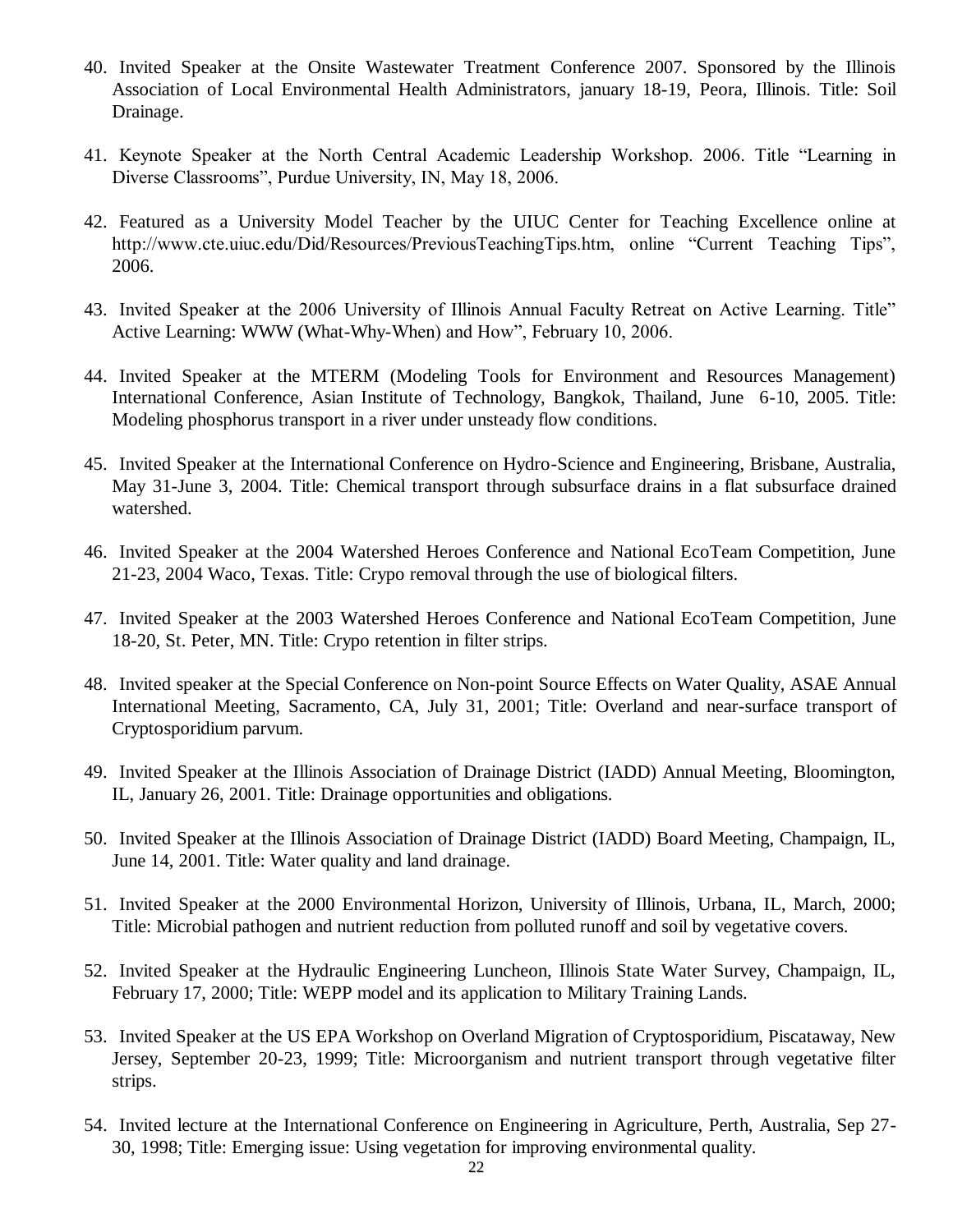- 55. Invited lecture at the International Agricultural Engineering Conference, Pune, India, December 8-12, 1996; Title: Identifying best management practices to reduce non-point pollution from a watershed using AGNPS model.
- **11.** Grants, contracts and gifts received for research, teaching and outreach

Total Funds obtained: \$35.66 Million (PI=\$13.05 M; CO-PI: \$12.61 M; Admin/Director = \$10 M)

- **12.** Graduate Student/Post-doc Research Advising
	- (a) Ph.D. and MS Degrees Granted  $= 48$
	- (b) Post-doctoral Associate and Visiting Scientists supervised: Total Numbers= 13
- **13.** Editorship of Journals or other Learned Publications:

Task-Force Member, 2018: Chicago Council on Global Affairs- Global Food Security Program Task-Force Member, 2018: CAST Issue paper: Food Loss and Waste Editorial Board Member: EC Nutrition- Open access journal ECRONICON, 2017- present Editor-in-Chief, 2009-12: Journal of Spatial Hydrology Associate Editor, 2006-2008 *Transactions of the ASAE,* Associate Editor, 2006-2008 *Applied Engineering in Agriculture*

**14.** Other Scholarly Activities (conferences organized or chaired, etc.)

Conferences organized:

- 1. Organizing Committee member: Global Water Security Conference organized by the ASABE in Hyderabad, India, October 2018.
- 2. Organizing Committee Member: 3<sup>rd</sup> International Conference on Agriculture and Food Science, Bangkok, Thailand, November 2018.
- 3. Presidents United to Solve Hunger (PUSH) Conference, Co-Chair, March 15-17, 2018
- 4. Development Committee Chair: First Food Security Conference organized by the ASABE in Stellenbosch, South Africa, October 2016
- 5. Conference Chair: First International Congress on Postharvest Loss Prevention. Rome, Italy, 2015
- 6. Technical Workshop Chair- International Workshop on Teaching Enhancement, New Delhi, 2012
- 7. Conference Co-Chair, September 17-20, 2011. International Erosion Research Conference, Alaska
- 8. Organizing Committee Member US-French Conference on Water, 2010 May 10-13, Indiana
- 9. Conference Program Committee Chair, 2007 Annual NACTA Conference, Champaign, IL, 2007.
- 10. Conference Committee Member, International Conference on Hydroscience and Engineering, Philadelphia, PA, September 10-13, 2006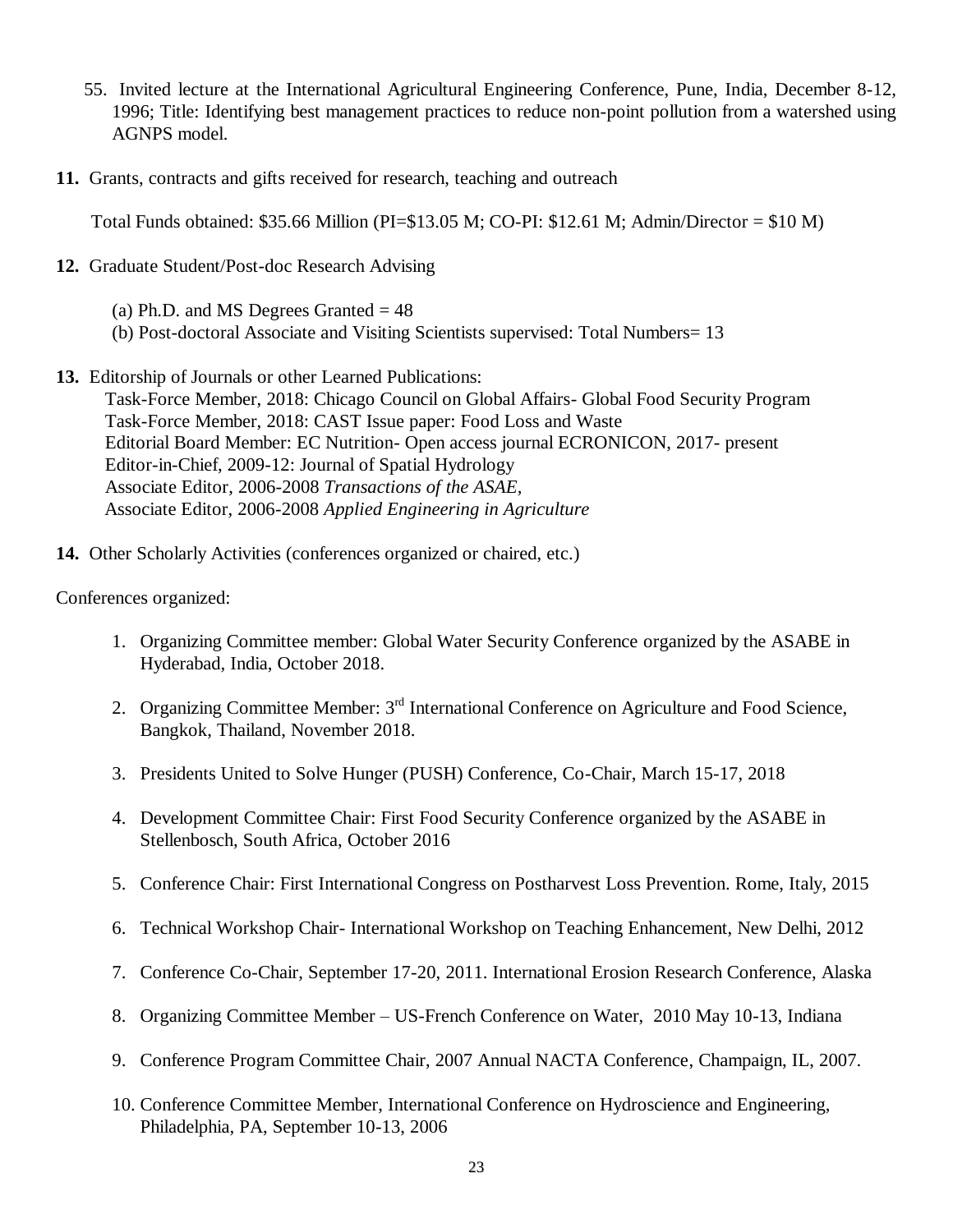- 11. Organizing Committee Member, AWRA (American Water Resources Association) Specialty Conference on Hydrology and Watersheds, Kansas City, MO, May 10-14, 2003.
- 12. Organizing Committee Member and Chairman of Paper Presentations, International Soil Erosion Symposium (ASAE Sponsored), Honolulu, Hawaii, January 4-8, 2001.
- 13. Organizing Committee Member and Chairman of the Students Activities, ASAE Mid Central Meeting, St. Joseph, MO, 1999.
- 14. Organizer of the ABET Workshop, ASAE Mid Central Meeting, St. Joseph, MO, 1999
- 15. Organizer of the Technical Workshop on Distance Education, ASAE Mid Central Meeting, St. Joseph, MO, April 1998.
- 16. Chairman, Environment and Biosystems Program, International Agricultural Engineering Conference, Perth, Australia, September 1998.

#### **15. Service**

1. Professional Society (*list membership; offices held, with dates, major committees or boards*)

#### (a) Memberships

Member, American Society of Agricultural and Biological Engineers (ASABE) Member, American Society for Engineering Education (ASEE) Member, American Geophysical Union (AGU) Member, National Association of Colleges and Teachers of Agriculture (NACTA)

(b) Offices held with dates

Editor-in-Chief, Journal of Spatial Hydrology, 2009-12 Associate Editor, (1) *Transactions of The ASAE* and (2) *Applied Engineering in Agriculture,* 2006-2008 ASABE Meetings Council, 2019-present Chair, ASABE International 2050 Committee, 2019-present AGU –Honors and Recognition Policy Committee 2010-2015 NACTA Executive Committee member, 2008-2012 NACTA Teacher Recognition Committee Chair, 2008-2012 ASABE District 3 (IL, IA, MO, NE, KS, WI, MN) Representative, 2004-2006 ASABE Membership Development Council Member, 2004-2006 ASABE SW-01- Executive Committee Member, 2003-2007 ASABE SW-02- Steering Committee Member, 2003-2007 ASABE SW-04- Program Committee Member, 2003-2007 ASABE SW-09-Forward Planning Committee Member, 2003-2007 Chair, ASABE SW 22 Erosion Control Group, 2005-2007 Vice-Chair, ASABE SW 22 Erosion Control Group, 2003-2005 Chair, ASABE SW-223 Erosion Control Research Committee 2001-2003 Vice-Chair, ASABE SW 223 Erosion Control Research Committee, 1999-2001 Member of the ASABE SW-21- Hydrology Group, 1996-present Member of the ASABE SW-243- Irrigation Water Supply & Conveyance Committee, 1994-present Member of the ASABE SW-232-Water Table Management in Humid Regions, 1999-present. Secreatary and Treasurer, ASABE Central Illinois Section, 2001- 2003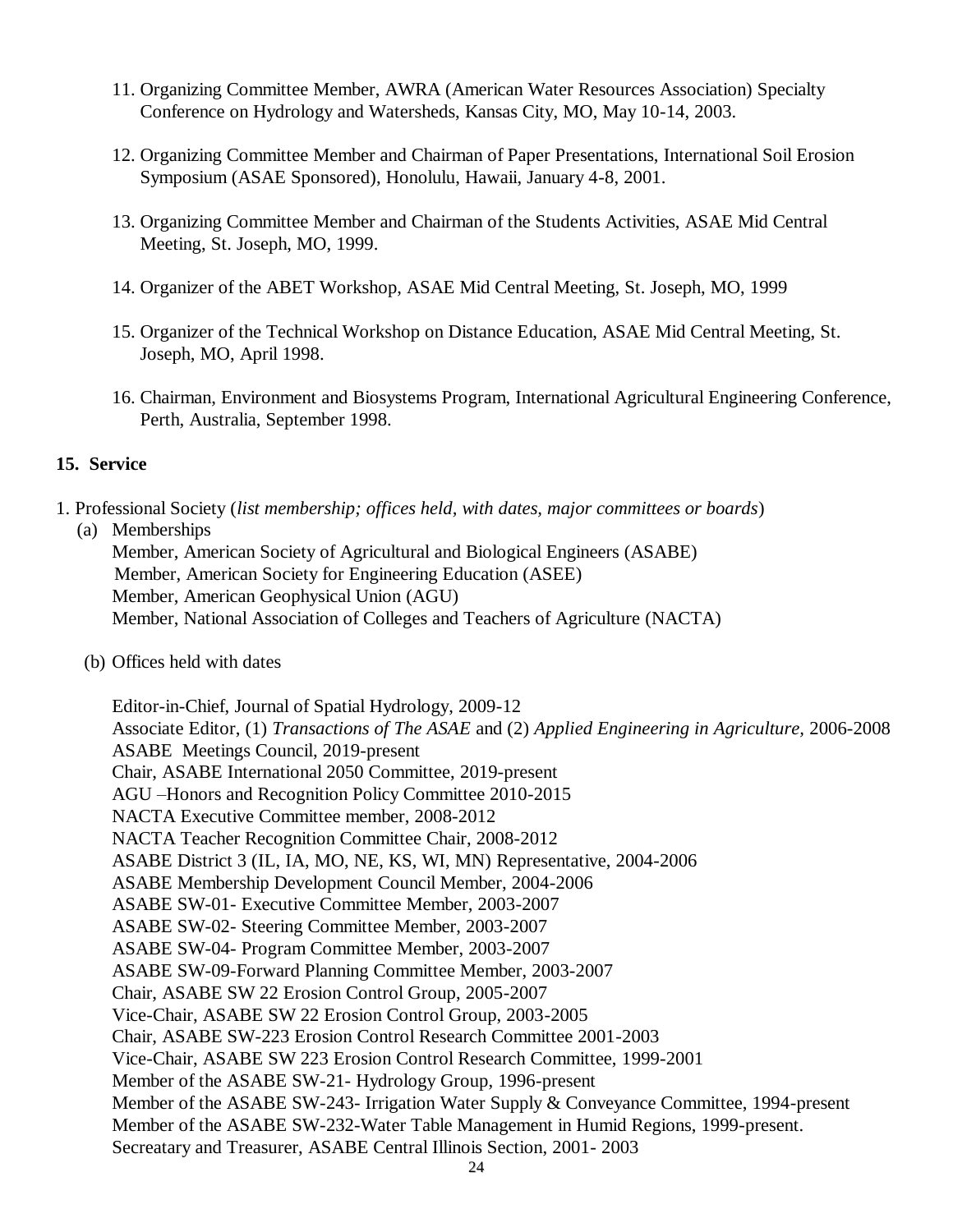Vice-Chair, ASABE Central Illinois Section, 2003- 2004 Chair, ASABE Central Illinois Section, 2004- 2005 Member, NACTA Teacher Recognition Committee, 2006-present

2. University (*department, college and campus committees, administration, etc*.)

#### *At Kansas State University*

Governing Board Member - Natural Resources/ Environmental Sciences Major Program, 1996-1999 Member, Morris K. Udall Scholarship Selection Committee, 1996-1999 Member, College of Agriculture Placement Committee, 1997-1999 Member, College of Engineering Honors Advisory Committee, 1996-1999 Member, Water and Future of Kansas Planning Committee, 1995-1999 Member- College of Engineering Summer Science Institutes and Scholarship Days, 1995-1999. Advisor, ASABE Student Branch, 1995-1998 Director, Honors Research Program of the BAE Department, 1996-1999 Member, Course & Curriculum Committee of BAE Department, 1996-1999 Member, Graduate Committee of the BAE Department, 1996-1999 Member, Natural Resources Technical Committee of the BAE Department, 1994-1999 Member, Student Recruitment & Publicity Committee of the BAE Department, 1996-1999

### *At the University of Illinois*

Chair, Senate Committee on Honorary Degree, University of Illinois at Urbana-Champaign, 2020 Elected Member, University Senate Conference (USC), University of Illinois, 2013-2019 Member, Academic Affairs & Research Committee, USC, U of Illinois, 2015-2019 Member, Food Security Task Force, University of Illinois at Urbana Champaign, 2017-18 Chair, Search Committee for the Associate Dean of Research, College of ACES, 2017-18 Member, UIUC Campus Budget Review Committee, 2016-17 Chair, Committee on Committees, UIUC Academic Senate, 2012-2016 Member, Hospital & Health Affairs Committee, USC, 2013-2015 Member, Search Committee for Associate Chancellor, UIUC, 2016 Member, Search Committee for the Director of Campus Honors Living & Learning, 2015-16 Chair, Committee on Race and Ethnicity (CORE), University of Illinois (appointed by the Chancellor), 2011-2014 Member, Senate Executive Committee (SEC), UIUC Academic Senate, 2012-2016 Member-UIUC Academic Senate, 2011-2016, 2020-22 Member-Educational Policy Committee, UIUC Senate, 2011-2013 Member-Committee on Committees, UIUC Senate, 2011-2016 Co-Chair, Teaching Advancement Board, University of Illinois, 2010-11 Member, Teaching Advancement Board, University of Illinois, 2006-2012 Chair, College of ACES Administrator Evaluation Committee, 2010-11 Chair, College of Engineering Grievance Committee, 2010-11 Chair, University Advisory Committee for Study Abroad Programs, 2004-2009 Chair, Campus Task Force on Aligning Academic Support for Impact (appt. by the Provost), 2007-2008 Chair, College of ACES Advancement Policy Committee, 2009-2010 Chair, ABE Department Recruiting and Public Relations Committee, 2001-present Chair, ABE Department Awards Committee, UIUC, 2008-present (member since 2003) Chair, Library Subcommittee, College of ACES , 2000-2001 Chair, Teaching Evaluation & Improvement Subcommittee, College of Engineering , 2000-2001 Member, College of ACES Executive Committee, 2010-2012 Member, College of Engineering Executive Committee, 2009-2015